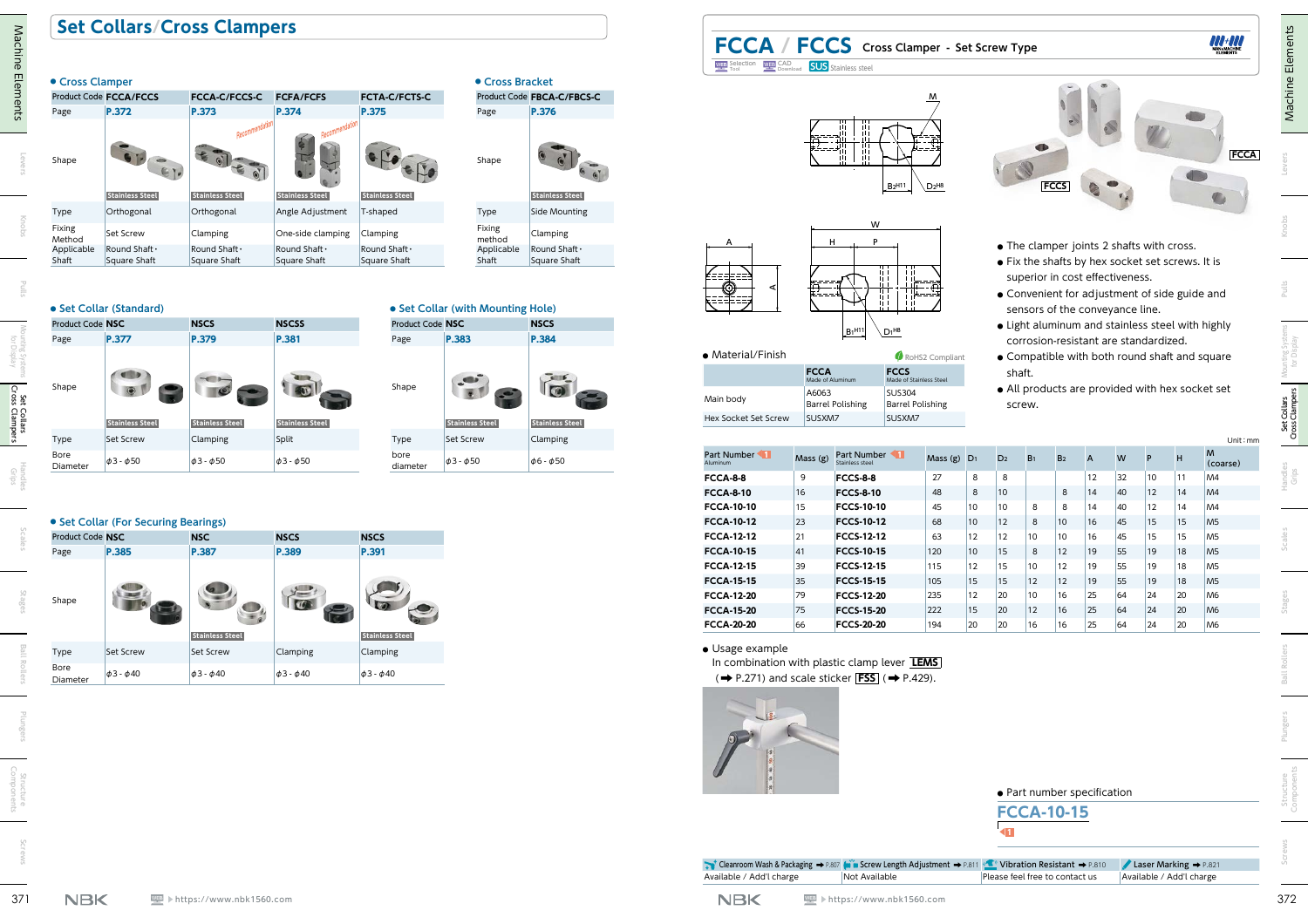# **FCCA-C / FCCS-C** Cross Clamper - Clamping Type



W



\*1: Dimensional allowance before slit machining.

Selection WEP CAD **SUS** Stainless steel

**●** Material/Finish

|                                            |                                   | RoHS2 Compliant                           |
|--------------------------------------------|-----------------------------------|-------------------------------------------|
|                                            | <b>FCCA-C</b><br>Made of Aluminum | <b>FCCS-C</b><br>Made of Stainless Steel  |
| Main body                                  | A6063<br><b>Barrel Polishing</b>  | <b>SUS304</b><br><b>Barrel Polishing</b>  |
| <b>Hex Socket</b><br><b>Head Cap Screw</b> | SUSXM7                            | SUSXM7<br>Molybdenum Disulfide<br>Coating |
|                                            |                                   | • Material/Finish                         |



- **●** The clamper joints 2 shafts with cross.
- **●** Clamping Type. Mounting shaft and removing shaft are easy. Moreover this does not scratch the shaft.

**FCCA-C**

- **●** Convenient for adjustment of side guide and sensors of the conveyance line.
- **●** Light aluminum and stainless steel with highly corrosion-resistant are standardized.
- **●** Compatible with both round shaft and square shaft.
- **●** All products are provided with hex socket head cap screw.

|                           |         |                                |                  |    |         |         |        |              |    |    |    |     | Unit: mm       |
|---------------------------|---------|--------------------------------|------------------|----|---------|---------|--------|--------------|----|----|----|-----|----------------|
| Part Number <<br>Aluminum | Mass(g) | Part Number<br>Stainless steel | Mass (g) $D_1*1$ |    | $D_2*1$ | $B_1*1$ | $B2*1$ | $\mathsf{A}$ | W  | P  | н  | F   | M (Coarse)     |
| <b>FCCA-8-8-C</b>         | 9       | <b>FCCS-8-8-C</b>              | 26               | 8  | 8       |         |        | 12           | 32 | 10 | 11 | 4   | M <sub>3</sub> |
| <b>FCCA-8-10-C</b>        | 16      | <b>FCCS-8-10-C</b>             | 46               | 8  | 10      |         | 8      | 14           | 40 | 12 | 14 | 4.5 | M <sub>4</sub> |
| FCCA-10-10-C              | 15      | <b>FCCS-10-10-C</b>            | 43               | 10 | 10      | 8       | 8      | 14           | 40 | 12 | 14 | 4.5 | M4             |
| <b>FCCA-10-12-C</b>       | 22      | <b>FCCS-10-12-C</b>            | 65               | 10 | 12      | 8       | 10     | 16           | 45 | 15 | 15 | 4.5 | M <sub>4</sub> |
| FCCA-12-12-C              | 21      | <b>FCCS-12-12-C</b>            | 61               | 12 | 12      | 10      | 10     | 16           | 45 | 15 | 15 | 4.5 | M4             |
| FCCA-10-15-C              | 39      | <b>FCCS-10-15-C</b>            | 116              | 10 | 15      | 8       | 12     | 19           | 55 | 19 | 18 | 5.5 | M <sub>5</sub> |
| FCCA-12-15-C              | 38      | <b>FCCS-12-15-C</b>            | 111              | 12 | 15      | 10      | 12     | 19           | 55 | 19 | 18 | 5.5 | M <sub>5</sub> |
| <b>FCCA-15-15-C</b>       | 34      | <b>FCCS-15-15-C</b>            | 102              | 15 | 15      | 12      | 12     | 19           | 55 | 19 | 18 | 5.5 | M <sub>5</sub> |
| <b>FCCA-12-20-C</b>       | 77      | <b>FCCS-12-20-C</b>            | 229              | 12 | 20      | 10      | 16     | 25           | 64 | 24 | 20 | 5.5 | M <sub>5</sub> |
| FCCA-15-20-C              | 73      | <b>FCCS-15-20-C</b>            | 217              | 15 | 20      | 12      | 16     | 25           | 64 | 24 | 20 | 5.5 | M <sub>5</sub> |

**FCCA-20-20-C** 64 **FCCS-20-20-C** 190 20 20 16 16 25 64 24 20 5.5 M5 \*1: Dimensional allowance before slit machining.



## Available / Add'l charge  $\blacksquare$  Not Available  $\blacksquare$  Please feel free to contact us  $\blacksquare$  Available / Add'l charge

▶https://www.nbk1560.com

## **FCFA / FCFS Free Cross Clamper** Selection WEP SAD **SUS** Stainless steel





\*1: Dimensional allowance before slit machining.



- **●** A clamper that joints 2 shafts at any angle.
- **●** Clamping type for one side. Mounting shaft, removing shaft and angle adjustment are easy. Moreover this does not scratch the shaft.
- **●** Convenient for fixing of side guide and sensors of the conveyance line.
- **●** Light aluminum and stainless steel with highly corrosion-resistant are standardized.
- **●** Compatible with both round shaft and square shaft.
- **●** All products are provided with hex socket head cap screw and hex socket set screw.

| • Material/Finish                   |                                  | RoHS2 Compliant                           |  |  |  |  |
|-------------------------------------|----------------------------------|-------------------------------------------|--|--|--|--|
|                                     | <b>FCFA</b><br>Made of Aluminum  | <b>FCFS</b><br>Made of Stainless Steel    |  |  |  |  |
| Main body                           | A6063<br><b>Barrel Polishing</b> | <b>SUS304</b><br><b>Barrel Polishing</b>  |  |  |  |  |
| Hex Socket<br><b>Head Cap Screw</b> | SUSXM7                           | SUSXM7<br>Molybdenum Disulfide<br>Coating |  |  |  |  |
| Hex Socket<br>Set Screw             | SUSXM7                           | SUSXM7                                    |  |  |  |  |
| Joint shaft                         | <b>SUS304</b>                    | <b>SUS304</b>                             |  |  |  |  |

|                         |         |                                       |                           |    |                |                |                |                |    |       |          |      |                |                |                |                |                | Unit : mm                           |
|-------------------------|---------|---------------------------------------|---------------------------|----|----------------|----------------|----------------|----------------|----|-------|----------|------|----------------|----------------|----------------|----------------|----------------|-------------------------------------|
| Part Number<br>Aluminum | Mass(g) | Part Number<br><b>Stainless steel</b> | Mass $(g)$ D <sub>1</sub> |    | D <sub>2</sub> | B <sub>1</sub> | B <sub>2</sub> | $\overline{A}$ | W  | $W_1$ | <b>P</b> | н    | F <sub>1</sub> | F <sub>4</sub> | F <sub>3</sub> | F <sub>2</sub> | M              | M <sub>1</sub><br>(coarse) (Coarse) |
| FCFA-8C-8               | 83      | FCFS-8C-8                             | 218                       | 8  | 8              |                |                | 22             | 63 | 28    | 45       | 11   | 3.7            | 25.8           | 15             |                | M <sub>3</sub> | M4                                  |
| <b>FCFA-10C-10</b>      | 80      | <b>FCFS-10C-10</b>                    | 208                       | 10 | 10             | 8              | 8              | 22             | 63 | 28    | 45       | 11   | 3.7            | 25.8           | 15             |                | M <sub>3</sub> | MA                                  |
| <b>FCFA-12C-12</b>      | 118     | <b>FCFS-12C-12</b>                    | 304                       | 12 | 12             | 10             | 10             | 25             | 72 | 32    | 51.5     | 12.5 | 3.8            | 30.2           | 17             | 8              | M <sub>3</sub> | M <sub>5</sub>                      |
| <b>FCFA-15C-15</b>      | 216     | <b>FCFS-15C-15</b>                    | 546                       | 15 | 15             | 12             | 12             | 30             | 90 | 40    | 64.5     | 15.5 | 4.5            | 38.5           | 21             | 10             | M4             | M <sub>5</sub>                      |
| <b>FCFA-20C-20</b>      | 433     | <b>FCFS-20C-20</b>                    | 1086                      | 20 | 20             | 16             | 16             | 38             | 13 | 50    | 80       | 20   | 5.5            | 48.5           | 27             | 13             | M <sub>5</sub> | M <sub>5</sub>                      |

**●** Usage example For fixing sensor.



## **●** Part number specification



| Screw Length Adjustment $\rightarrow$ P.811 (2011) Vibration Resistant $\rightarrow$ P.810 21 Laser Marking $\rightarrow$ P.821 |  |
|---------------------------------------------------------------------------------------------------------------------------------|--|

Cleanroom Wash & Packaging ➡ P.807 (minus Available / Add'l charge Not Available Please feel free to contact us Available / Add'l charge

▶https://www.nbk1560.com

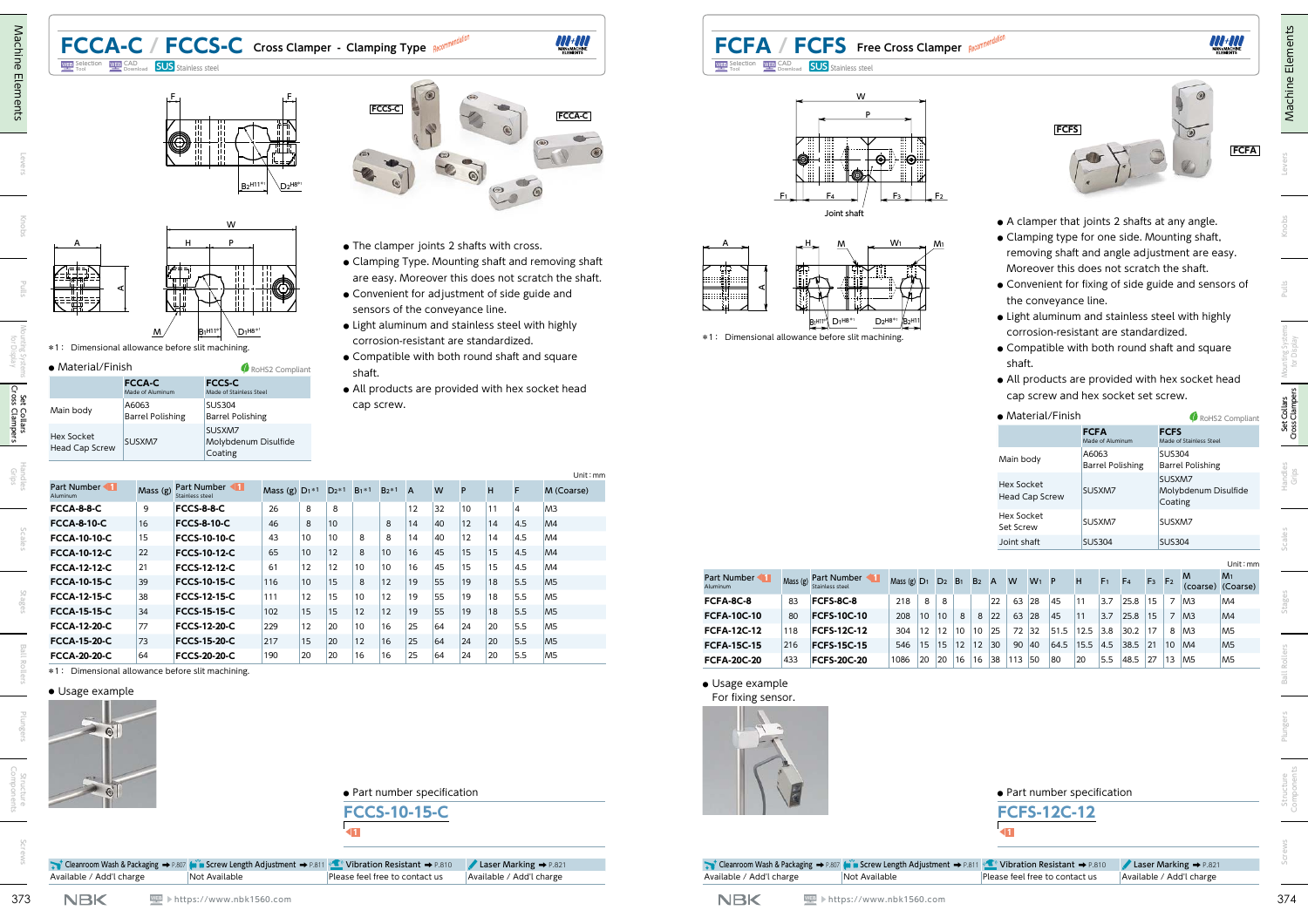

Unit:mm



**FBCA-C / FBCS-C Cross Bracket**

P

F

Selection WEP SAD **SUS** Stainless steel

| *1: Dimensional allowance before slit machining. | ₿                                 | $D_1$ H8 <sup>*1</sup><br>$B1^{H11*1}$                                    |                 |                                                   |                |                                                    |    |    |    | re is compatible with screw diameter or gre<br>pitch and fixing nut of the commercially av |
|--------------------------------------------------|-----------------------------------|---------------------------------------------------------------------------|-----------------|---------------------------------------------------|----------------|----------------------------------------------------|----|----|----|--------------------------------------------------------------------------------------------|
|                                                  |                                   |                                                                           |                 |                                                   |                | aluminum frame.                                    |    |    |    |                                                                                            |
| • Material/Finish                                |                                   |                                                                           | RoHS2 Compliant |                                                   |                |                                                    |    |    |    | • Clamping Type. Mounting shaft and remov                                                  |
|                                                  | <b>FBCA-C</b><br>Made of Aluminum | <b>FBCS-C</b><br>Made of Stainless Steel                                  |                 |                                                   |                |                                                    |    |    |    | are easy. Moreover this does not scratch tl                                                |
| Main body                                        | A6063<br><b>Barrel Polishing</b>  | <b>SUS304</b><br><b>Barrel Polishing</b>                                  |                 |                                                   | same time.     |                                                    |    |    |    | • Mounting and fixing shaft can be performe                                                |
| <b>Hex Socket</b><br><b>Head Cap Screw</b>       | SUSXM7                            | SUSXM7<br>Molybdenum Disulfide<br>Coating                                 |                 |                                                   |                | corrosion-resistant are standardized.              |    |    |    | • Light aluminum and stainless steel with hig                                              |
|                                                  |                                   |                                                                           |                 | shaft.                                            | cap screw.     |                                                    |    |    |    | • Compatible with both round shaft and squ<br>• All products are provided with hex socket  |
| Part Number 11<br>Aluminum                       | Mass (g)                          | Part Number 1<br>Stainless steel                                          | Mass (g)        | M<br>(coarse)                                     | D <sub>1</sub> | B <sub>1</sub>                                     | A  | W  | P  | F                                                                                          |
| <b>FBCA-M4-10-C</b>                              | 18                                | <b>FBCS-M4-10-C</b>                                                       | 55              | M4                                                | 10             | 8                                                  | 16 | 32 | 20 | 6                                                                                          |
| <b>FBCA-M4-12-C</b>                              | 25                                | <b>FBCS-M4-12-C</b>                                                       | 74              | M <sub>4</sub>                                    | 12             | 10                                                 | 19 | 32 | 20 | 6                                                                                          |
| <b>FBCA-M5-10-C</b>                              | 19                                | <b>FBCS-M5-10-C</b>                                                       | 55              | M <sub>5</sub>                                    | 10             | 8                                                  | 16 | 32 | 20 | 6                                                                                          |
| <b>FBCA-M5-12-C</b>                              | 25                                | <b>FBCS-M5-12-C</b>                                                       | 75              | M <sub>5</sub>                                    | 12             | 10                                                 | 19 | 32 | 20 | 6                                                                                          |
| <b>FBCA-M6-10-C</b>                              | 38                                | <b>FBCS-M6-10-C</b>                                                       | 111             | M <sub>6</sub>                                    | 10             | 8                                                  | 19 | 43 | 30 | 6.5                                                                                        |
| <b>FBCA-M6-12-C</b>                              | 36                                | <b>FBCS-M6-12-C</b>                                                       | 106             | M <sub>6</sub>                                    | 12             | 10                                                 | 19 | 43 | 30 | 6.5                                                                                        |
| <b>FBCA-M6-15-C</b>                              | 45                                | <b>FBCS-M6-15-C</b>                                                       | 135             | M <sub>6</sub>                                    | 15             | 12                                                 | 22 | 43 | 30 | 6.5                                                                                        |
| <b>FBCA-M8-10-C</b>                              | 89                                | <b>FBCS-M8-10-C</b>                                                       | 263             | M <sub>8</sub>                                    | 10             | 8                                                  | 25 | 56 | 40 | $\overline{8}$                                                                             |
| <b>FBCA-M8-12-C</b>                              | 87                                | <b>FBCS-M8-12-C</b>                                                       | 256             | M <sub>8</sub>                                    | 12             | 10                                                 | 25 | 56 | 40 | 8                                                                                          |
| <b>FBCA-M8-15-C</b>                              | 82                                | <b>FBCS-M8-15-C</b>                                                       | 244             | M8                                                | 15             | 12                                                 | 25 | 56 | 40 | $\overline{8}$                                                                             |
| <b>FBCA-M8-20-C</b>                              | 110                               | <b>FBCS-M8-20-C</b>                                                       | 327             | M <sub>8</sub>                                    | 20             | 16                                                 | 30 | 56 | 40 | 8                                                                                          |
| • Usage example                                  |                                   | In combination with an aluminum frame.                                    |                 |                                                   |                | · Part number specification<br><b>FBCS-M5-10-C</b> |    |    |    |                                                                                            |
|                                                  |                                   | Cleanroom Wash & Packaging → P.807 (will Screw Length Adjustment → P.811) |                 | $\top$<br>( <u>•■</u> Vibration Resistant → P.810 |                |                                                    |    |    |    | Laser Marking > P.82                                                                       |
| Available / Add'l charge                         |                                   | Not Available                                                             |                 | Please feel free to contact us                    |                |                                                    |    |    |    | Available / Add'l charge                                                                   |



- **●** To joint the shaft with the side panel of a conveyance line and aluminum frame.
- **●** It is compatible with screw diameter of groove pitch and fixing nut of the commercially available aluminum frame.
- **●** Clamping Type. Mounting shaft and removing shaft are easy. Moreover this does not scratch the shaft.
- **●** Mounting and fixing shaft can be performed at the same time.
- **●** Light aluminum and stainless steel with highly corrosion-resistant are standardized.
- **●** Compatible with both round shaft and square shaft.
- **●** All products are provided with hex socket head cap screw.

(coarse) D1 B1 <sup>A</sup> <sup>W</sup> <sup>P</sup> <sup>F</sup> Lm

|  | Stag |
|--|------|
|  |      |
|  |      |
|  | lers |
|  |      |

**●** Part number specification **FCTA-15-15-C** ◀**1**

Cleanroom Wash & Packaging ➡ P.807 (will Screw Length Adjustment ➡ P.811 Vibration Resistant ➡ P.810 Laser Marking ➡ P.821 Available / Add'l charge Not Available Please feel free to contact us Available / Add'l charge

▶https://www.nbk1560.com

▶https://www.nbk1560.com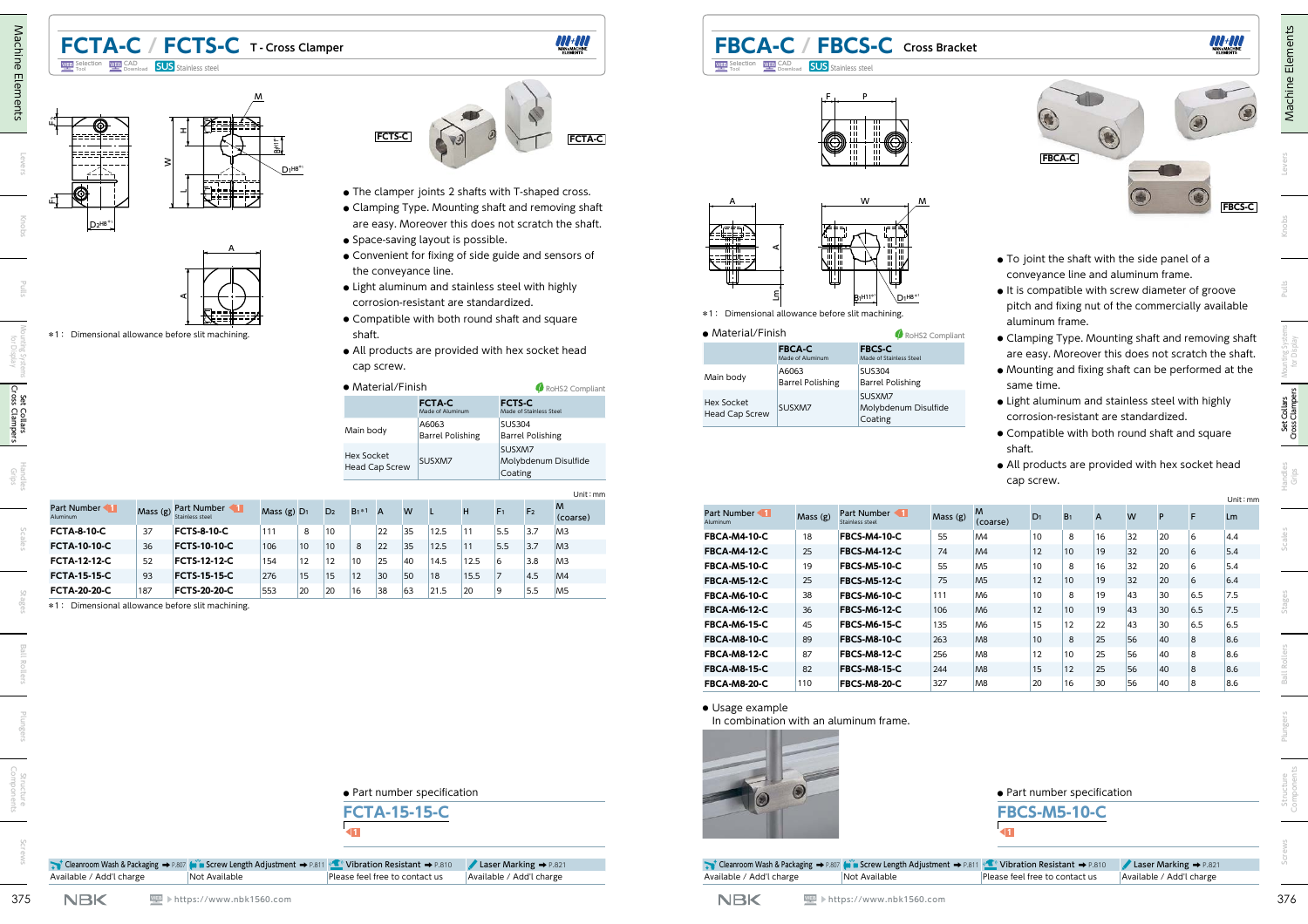## **NSC Set Collar - Set Screw Type**



- **B**±0.1 **●** Standard type set collar.
	- **●** It is attached to the shaft by the set screws.
	- **●** Chamfer on one side end face is larger (bore diameter 8 mm or above).

| $\bullet$ Material/Finish |                                                             | RoHS2 Compliant               |               |  |  |  |  |
|---------------------------|-------------------------------------------------------------|-------------------------------|---------------|--|--|--|--|
|                           | <b>NSC-C</b>                                                | <b>NSC-M</b>                  | <b>NSC-S</b>  |  |  |  |  |
| Main body                 | S45C<br>Ferrosoferric Oxide Electroless<br>Film (Black)     | S45C<br><b>Nickel Plating</b> | <b>SUS304</b> |  |  |  |  |
| Hex Socket<br>Set Screw   | <b>SCM435</b><br>Ferrosoferric Oxide SUSXM7<br>Film (Black) |                               | SUSXM7        |  |  |  |  |

|                               | NSC-C Made of Steel, Ferrosoferric Oxide Film NSC-M Made of Steel, Electroless Nickel Plating |
|-------------------------------|-----------------------------------------------------------------------------------------------|
| NGC 6 Meda of Chainless Chaol |                                                                                               |

| NSC-S Made of Stainless Steel |                    |                    |              |    |                |                |                          | Unit : mm      |
|-------------------------------|--------------------|--------------------|--------------|----|----------------|----------------|--------------------------|----------------|
| Part Number                   | Part Number        | Part Number        | $\mathsf{d}$ | B  | D              | D <sub>1</sub> | $M$ (coarse) *1 Mass (g) |                |
| <b>NSC-3-6-C</b>              | <b>NSC-3-6-M</b>   | <b>NSC-3-6-S</b>   | 3            | 6  | $\overline{7}$ |                | M <sub>3</sub>           | 1              |
| <b>NSC-3-8-C</b>              | <b>NSC-3-8-M</b>   | <b>NSC-3-8-S</b>   | 3            | 8  | $\overline{7}$ |                | M <sub>3</sub>           | $\overline{2}$ |
| <b>NSC-4-6-C</b>              | <b>NSC-4-6-M</b>   | <b>NSC-4-6-S</b>   | 4            | 6  | 12             |                | M4                       | 5              |
| <b>NSC-4-8-C</b>              | <b>NSC-4-8-M</b>   | <b>NSC-4-8-S</b>   | 4            | 8  | 12             |                | M4                       | 6              |
| <b>NSC-5-6-C</b>              | <b>NSC-5-6-M</b>   | <b>NSC-5-6-S</b>   | 5            | 6  | 14             |                | M <sub>4</sub>           | 6              |
| <b>NSC-5-8-C</b>              | <b>NSC-5-8-M</b>   | <b>NSC-5-8-S</b>   | 5            | 8  | 14             |                | M4                       | 8              |
| <b>NSC-5-10-C</b>             | <b>NSC-5-10-M</b>  | <b>NSC-5-10-S</b>  | 5            | 10 | 14             |                | M4                       | 10             |
| <b>NSC-6-6-C</b>              | <b>NSC-6-6-M</b>   | <b>NSC-6-6-S</b>   | 6            | 6  | 15             |                | M4                       | 6              |
| <b>NSC-6-8-C</b>              | <b>NSC-6-8-M</b>   | <b>NSC-6-8-S</b>   | 6            | 8  | 15             |                | M <sub>4</sub>           | 9              |
| <b>NSC-6-10-C</b>             | <b>NSC-6-10-M</b>  | <b>NSC-6-10-S</b>  | 6            | 10 | 16             |                | M <sub>4</sub>           | 13             |
| <b>NSC-8-6-C</b>              | <b>NSC-8-6-M</b>   | <b>NSC-8-6-S</b>   | 8            | 6  | 16             | 13             | M <sub>4</sub>           | 6              |
| <b>NSC-8-8-C</b>              | <b>NSC-8-8-M</b>   | <b>NSC-8-8-S</b>   | 8            | 8  | 16             | 13             | M4                       | 9              |
| <b>NSC-8-10-C</b>             | <b>NSC-8-10-M</b>  | <b>NSC-8-10-S</b>  | 8            | 10 | 18             | 13             | M <sub>4</sub>           | 16             |
| <b>NSC-10-6-C</b>             | <b>NSC-10-6-M</b>  | <b>NSC-10-6-S</b>  | 10           | 6  | 18             | 16             | M4                       | 8              |
| <b>NSC-10-8-C</b>             | <b>NSC-10-8-M</b>  | <b>NSC-10-8-S</b>  | 10           | 8  | 18             | 16             | M <sub>4</sub>           | 10             |
| <b>NSC-10-10-C</b>            | <b>NSC-10-10-M</b> | <b>NSC-10-10-S</b> | 10           | 10 | 20             | 16             | M4                       | 17             |
| <b>NSC-12-8-C</b>             | <b>NSC-12-8-M</b>  | <b>NSC-12-8-S</b>  | 12           | 8  | 22             | 20             | M <sub>4</sub>           | 16             |
| <b>NSC-12-10-C</b>            | <b>NSC-12-10-M</b> | <b>NSC-12-10-S</b> | 12           | 10 | 26             | 20             | M <sub>5</sub>           | 30             |
| <b>NSC-12-12-C</b>            | <b>NSC-12-12-M</b> | <b>NSC-12-12-S</b> | 12           | 12 | 26             | 20             | M <sub>6</sub>           | 36             |
| <b>NSC-13-8-C</b>             | <b>NSC-13-8-M</b>  | <b>NSC-13-8-S</b>  | 13           | 8  | 22             | 20             | M4                       | 15             |
| <b>NSC-13-10-C</b>            | <b>NSC-13-10-M</b> | <b>NSC-13-10-S</b> | 13           | 10 | 26             | 20             | M <sub>5</sub>           | 28             |
| <b>NSC-14-12-C</b>            | <b>NSC-14-12-M</b> | <b>NSC-14-12-S</b> | 14           | 12 | 26             | 20             | M <sub>5</sub>           | 33             |
| <b>NSC-15-8-C</b>             | <b>NSC-15-8-M</b>  | <b>NSC-15-8-S</b>  | 15           | 8  | 25             | 24             | M <sub>5</sub>           | 19             |
| <b>NSC-15-10-C</b>            | <b>NSC-15-10-M</b> | <b>NSC-15-10-S</b> | 15           | 10 | 25             | 24             | M <sub>5</sub>           | 24             |
| <b>NSC-15-12-C</b>            | <b>NSC-15-12-M</b> | <b>NSC-15-12-S</b> | 15           | 12 | 28             | 24             | M <sub>5</sub>           | 39             |

|                                          | ષ્ટે.<br>ቭ                                   | $\frac{1}{2}$<br>$\frac{2}{5}$<br>€                                                           |                                  |                      |                   | diameter 8 mm or above).<br>external wheel when the bearing is fixed. | • It is attached to the shaft by the set screws.<br>• Chamfer on one side end face is larger (bore<br>This avoids interference of the set collar with the |                  |                                          |                                          |                                                                                               |              |                       | NSC-S                                             |          |                                  | NSC-M                    |
|------------------------------------------|----------------------------------------------|-----------------------------------------------------------------------------------------------|----------------------------------|----------------------|-------------------|-----------------------------------------------------------------------|-----------------------------------------------------------------------------------------------------------------------------------------------------------|------------------|------------------------------------------|------------------------------------------|-----------------------------------------------------------------------------------------------|--------------|-----------------------|---------------------------------------------------|----------|----------------------------------|--------------------------|
|                                          |                                              |                                                                                               |                                  |                      | • Material/Finish |                                                                       |                                                                                                                                                           | RoHS2 Compliant  |                                          |                                          |                                                                                               |              |                       |                                                   |          |                                  |                          |
|                                          |                                              | $30^{\circ}$                                                                                  |                                  |                      |                   | <b>NSC-C</b><br>S45C                                                  | NSC-M<br>S45C                                                                                                                                             | NSC-S            |                                          |                                          |                                                                                               |              |                       |                                                   |          |                                  |                          |
|                                          |                                              |                                                                                               |                                  |                      | Main body         | Film (Black)                                                          | Ferrosoferric Oxide Electroless<br><b>Nickel Plating</b>                                                                                                  | <b>SUS304</b>    |                                          |                                          |                                                                                               |              |                       |                                                   |          |                                  |                          |
|                                          |                                              |                                                                                               |                                  | Set Screw            | <b>Hex Socket</b> | <b>SCM435</b><br>Ferrosoferric Oxide SUSXM7<br>Film (Black)           |                                                                                                                                                           | SUSXM7           |                                          |                                          |                                                                                               |              |                       |                                                   |          |                                  |                          |
|                                          | NSC-S Made of Stainless Steel                | NSC-C Made of Steel, Ferrosoferric Oxide Film NSC-M Made of Steel, Electroless Nickel Plating |                                  |                      |                   |                                                                       |                                                                                                                                                           | Unit: mm         | NSC-S Made of Stainless Steel            |                                          | NSC-C Made of Steel, Ferrosoferric Oxide Film NSC-M Made of Steel, Electroless Nickel Plating |              |                       |                                                   |          |                                  | Unit: mm                 |
| Part Number                              | Part Number                                  | Part Number 1 d                                                                               |                                  | B.                   | D                 | $D_1$                                                                 | $M$ (coarse) *1 Mass (g)                                                                                                                                  |                  | Part Number                              | Part Number                              | Part Number 1 d                                                                               |              | B                     | D                                                 | $D_1$    |                                  | $M$ (coarse) *1 Mass (g) |
| <b>NSC-3-6-C</b>                         | <b>NSC-3-6-M</b>                             | <b>NSC-3-6-S</b>                                                                              | $\mathbf{3}$                     | 6                    | $\overline{7}$    |                                                                       | M <sub>3</sub>                                                                                                                                            |                  | <b>NSC-16-10-C</b>                       | NSC-16-10-M                              | <b>NSC-16-10-S</b>                                                                            | 16           | 10                    | 28                                                | 24       | M <sub>5</sub>                   | 31                       |
| <b>NSC-3-8-C</b>                         | <b>NSC-3-8-M</b>                             | <b>NSC-3-8-S</b>                                                                              | $\overline{3}$<br>$\overline{4}$ | 8<br>6               | $\overline{7}$    |                                                                       | M <sub>3</sub>                                                                                                                                            | $\overline{2}$   | <b>NSC-16-12-C</b><br><b>NSC-17-10-C</b> | <b>NSC-16-12-M</b><br>NSC-17-10-M        | <b>NSC-16-12-S</b>                                                                            | 16<br>17     | 12<br>10 <sup>1</sup> | 28                                                | 24<br>26 | M <sub>5</sub><br>M <sub>6</sub> | 37                       |
| <b>NSC-4-6-C</b><br><b>NSC-4-8-C</b>     | <b>NSC-4-6-M</b><br><b>NSC-4-8-M</b>         | <b>NSC-4-6-S</b><br><b>NSC-4-8-S</b>                                                          |                                  | 8                    | 12<br>12          |                                                                       | M4<br>M <sub>4</sub>                                                                                                                                      | 5<br>$\epsilon$  | <b>NSC-17-12-C</b>                       | <b>NSC-17-12-M</b>                       | NSC-17-10-S<br><b>NSC-17-12-S</b>                                                             | 17           | 12 <sup>°</sup>       | 30<br>32                                          | 26       | M <sub>6</sub>                   | $35\,$<br>49             |
| <b>NSC-5-6-C</b>                         | <b>NSC-5-6-M</b>                             | <b>NSC-5-6-S</b>                                                                              | 5                                | 6                    | 14                |                                                                       | M4                                                                                                                                                        | 6                | <b>NSC-18-15-C</b>                       | <b>NSC-18-15-M</b>                       | NSC-18-15-S                                                                                   | 18           | 15                    | 32                                                | 29       | M <sub>6</sub>                   | 61                       |
| <b>NSC-5-8-C</b>                         | <b>NSC-5-8-M</b>                             | <b>NSC-5-8-S</b>                                                                              | 5                                | 8                    | 14                |                                                                       | M4                                                                                                                                                        | $\boldsymbol{8}$ | <b>NSC-20-7-C</b>                        | <b>NSC-20-7-M</b>                        | <b>NSC-20-7-S</b>                                                                             | 20           | $\overline{7}$        | 30                                                |          | M <sub>5</sub>                   | 21                       |
| <b>NSC-5-10-C</b>                        | <b>NSC-5-10-M</b>                            | NSC-5-10-S                                                                                    | -5                               | 10 <sup>°</sup>      | 14                |                                                                       | 10 <sup>1</sup><br>M4                                                                                                                                     |                  | <b>NSC-20-10-C</b>                       | <b>NSC-20-10-M</b>                       | <b>NSC-20-10-S</b>                                                                            | 20           | 10 <sup>°</sup>       | 32                                                | 29       | M <sub>6</sub>                   | 36                       |
| <b>NSC-6-6-C</b>                         | <b>NSC-6-6-M</b>                             | <b>NSC-6-6-5</b>                                                                              |                                  | 6                    | 15                |                                                                       | M <sub>4</sub>                                                                                                                                            | 6                | <b>NSC-20-12-C</b>                       | <b>NSC-20-12-M</b>                       | NSC-20-12-S                                                                                   | 20           | 12                    | 32                                                | 29       | M <sub>6</sub>                   | 83                       |
| <b>NSC-6-8-C</b>                         | <b>NSC-6-8-M</b>                             | <b>NSC-6-8-S</b>                                                                              | 6                                | 8                    | 15                |                                                                       | M <sub>4</sub>                                                                                                                                            | 9                | <b>NSC-20-15-C</b>                       | <b>NSC-20-15-M</b>                       | NSC-20-15-S                                                                                   | 20           | 15                    | 32                                                | 29       | M <sub>6</sub>                   | 55                       |
| <b>NSC-6-10-C</b>                        | <b>NSC-6-10-M</b>                            | <b>NSC-6-10-S</b>                                                                             | 6                                | 10 <sup>10</sup>     | 16                |                                                                       | 13<br>M4                                                                                                                                                  |                  | <b>NSC-22-18-C</b>                       | <b>NSC-22-18-M</b>                       | <b>NSC-22-18-S</b>                                                                            | 22           | 18                    | 38                                                | 34       | M <sub>8</sub>                   | 101                      |
| <b>NSC-8-6-C</b>                         | <b>NSC-8-6-M</b>                             | <b>NSC-8-6-S</b>                                                                              | 8                                | 6                    | 16                | 13                                                                    | M <sub>4</sub>                                                                                                                                            | 6                | <b>NSC-25-12-C</b>                       | <b>NSC-25-12-M</b>                       | <b>NSC-25-12-S</b>                                                                            | 25           | 12                    | 38                                                | 37       | M <sub>6</sub>                   | 60                       |
| <b>NSC-8-8-C</b>                         | <b>NSC-8-8-M</b>                             | <b>NSC-8-8-S</b>                                                                              | 8                                | 8                    | 16                | 13                                                                    | M4                                                                                                                                                        | 9                | <b>NSC-25-15-C</b>                       | NSC-25-15-M                              | <b>NSC-25-15-S</b>                                                                            | 25           | 15                    | 38                                                | 37       | M <sub>6</sub>                   | 73                       |
| <b>NSC-8-10-C</b><br><b>NSC-10-6-C</b>   | <b>NSC-8-10-M</b><br><b>NSC-10-6-M</b>       | <b>NSC-8-10-S</b><br><b>NSC-10-6-S</b>                                                        | 8<br>10                          | 10 <sup>°</sup><br>6 | 18<br>18          | 13<br>16                                                              | M4<br>16<br>M4                                                                                                                                            | 8                | <b>NSC-25-18-C</b><br><b>NSC-28-18-C</b> | <b>NSC-25-18-M</b><br><b>NSC-28-18-M</b> | <b>NSC-25-18-S</b><br><b>NSC-28-18-S</b>                                                      | 25<br>28     | 18<br>18              | 42<br>45                                          | 38<br>40 | M <sub>8</sub><br>M <sub>8</sub> | 122<br>129               |
| <b>NSC-10-8-C</b>                        | <b>NSC-10-8-M</b>                            | <b>NSC-10-8-S</b>                                                                             | 10                               | 8                    | 18                | 16                                                                    | M4<br>10 <sup>1</sup>                                                                                                                                     |                  | <b>NSC-30-16-C</b>                       | <b>NSC-30-16-M</b>                       | <b>NSC-30-16-S</b>                                                                            | $ 30\rangle$ | 16                    | 45                                                | 42       | M <sub>8</sub>                   | 106                      |
| <b>NSC-10-10-C</b>                       | <b>NSC-10-10-M</b>                           | <b>NSC-10-10-S</b>                                                                            | 10                               | 10                   | 20                | 16                                                                    | M4<br>17                                                                                                                                                  |                  | <b>NSC-30-18-C</b>                       | <b>NSC-30-18-M</b>                       | <b>NSC-30-18-S</b>                                                                            | 30           | 18                    | 49                                                | 42       | M <sub>8</sub>                   | 156                      |
| <b>NSC-12-8-C</b>                        | <b>NSC-12-8-M</b>                            | <b>NSC-12-8-S</b>                                                                             | 12                               | 8                    | 22                | 20                                                                    | M <sub>4</sub><br>16                                                                                                                                      |                  | <b>NSC-30-20-C</b>                       | <b>NSC-30-20-M</b>                       | <b>NSC-30-20-S</b>                                                                            | 30           | 20                    | 49                                                | 42       | M <sub>8</sub>                   | $\boxed{175}$            |
| <b>NSC-12-10-C</b>                       | <b>NSC-12-10-M</b>                           | NSC-12-10-S                                                                                   | 12                               | 10                   | 26                | 20                                                                    | M <sub>5</sub><br>30                                                                                                                                      |                  | <b>NSC-32-20-C</b>                       | <b>NSC-32-20-M</b>                       | <b>NSC-32-20-S</b>                                                                            | 32           | 20                    | 53                                                | 44       | M <sub>8</sub>                   | 206                      |
| <b>NSC-12-12-C</b>                       | <b>NSC-12-12-M</b>                           | NSC-12-12-S                                                                                   | 12                               | 12                   | 26                | 20                                                                    | M <sub>6</sub><br>36                                                                                                                                      |                  | <b>NSC-35-15-C</b>                       | <b>NSC-35-15-M</b>                       | <b>NSC-35-15-S</b>                                                                            | 35           | 15                    | 50                                                | 47       | M <sub>8</sub>                   | 111                      |
| <b>NSC-13-8-C</b>                        | <b>NSC-13-8-M</b>                            | <b>NSC-13-8-S</b>                                                                             | 13                               | 8                    | 22                | 20                                                                    | M4<br>15                                                                                                                                                  |                  | <b>NSC-35-18-C</b>                       | <b>NSC-35-18-M</b>                       | <b>NSC-35-18-S</b>                                                                            | 35           | 18                    | 55                                                | 47       | M <sub>8</sub>                   | 187                      |
| <b>NSC-13-10-C</b>                       | <b>NSC-13-10-M</b>                           | NSC-13-10-S                                                                                   | 13                               | 10 <sup>°</sup>      | 26                | 20                                                                    | M <sub>5</sub><br>28                                                                                                                                      |                  | <b>NSC-35-20-C</b>                       | <b>NSC-35-20-M</b>                       | <b>NSC-35-20-S</b>                                                                            | 35           | 20                    | 59                                                | 47       | M <sub>8</sub>                   | 256                      |
| <b>NSC-14-12-C</b>                       | <b>NSC-14-12-M</b>                           | NSC-14-12-S                                                                                   | 14                               | 12                   | 26                | 20                                                                    | M <sub>5</sub><br>33                                                                                                                                      |                  | <b>NSC-38-22-C</b>                       | NSC-38-22-M                              | NSC-38-22-S                                                                                   | 38           | 22                    | 64                                                | 50       | <b>M10</b>                       | 330                      |
| <b>NSC-15-8-C</b>                        | <b>NSC-15-8-M</b>                            | <b>NSC-15-8-S</b>                                                                             | 15                               | 8                    | 25                | 24                                                                    | M <sub>5</sub><br>19                                                                                                                                      |                  | <b>NSC-40-18-C</b><br><b>NSC-40-22-C</b> | <b>NSC-40-18-M</b><br><b>NSC-40-22-M</b> | NSC-40-18-S                                                                                   | 40<br>40     | 18<br>22              | 60<br>72                                          | 55<br>55 | M10<br><b>M10</b>                | 213<br>438               |
| <b>NSC-15-10-C</b><br><b>NSC-15-12-C</b> | NSC-15-10-M<br><b>NSC-15-12-M</b>            | NSC-15-10-S<br>NSC-15-12-S                                                                    | 15<br>15                         | 10<br>12             | 25<br>28          | 24<br>24                                                              | M <sub>5</sub><br>24<br>M <sub>5</sub><br>39                                                                                                              |                  | <b>NSC-45-22-C</b>                       | <b>NSC-45-22-M</b>                       | <b>NSC-40-22-S</b><br><b>NSC-45-22-S</b>                                                      | 45           | 22                    | 75                                                | 60       | M10                              | 445                      |
|                                          | *1: Hex socket set screw is provided.        |                                                                                               |                                  |                      |                   |                                                                       |                                                                                                                                                           |                  | <b>NSC-50-20-C</b>                       | <b>NSC-50-20-M</b>                       | <b>NSC-50-20-S</b>                                                                            | 50           | 20                    | 70                                                | 65       | M10                              | 284                      |
|                                          | *1: If d dimension is 6 or below, one point. |                                                                                               |                                  |                      |                   |                                                                       |                                                                                                                                                           |                  | <b>NSC-50-25-C</b>                       | <b>NSC-50-25-M</b>                       | NSC-50-25-S                                                                                   | 50           | 25                    | 79                                                | 65       | M10                              | 537                      |
|                                          |                                              |                                                                                               |                                  |                      |                   |                                                                       |                                                                                                                                                           |                  |                                          | *1: Hex socket set screw is provided.    |                                                                                               |              |                       | • Part number specification<br><b>NSC-20-10-S</b> |          |                                  |                          |

**NSC-20-10-S** ◀**1**

Cleanroom Wash & Packaging ➡ P.807 (will Screw Length Adjustment ➡ P.811 Vibration Resistant ➡ P.810 Laser Marking ➡ P.821 Please feel free to contact us Not Available Available Available Available Available Available Available Available Available Available Available Available Available Available Available Available Available Available Availab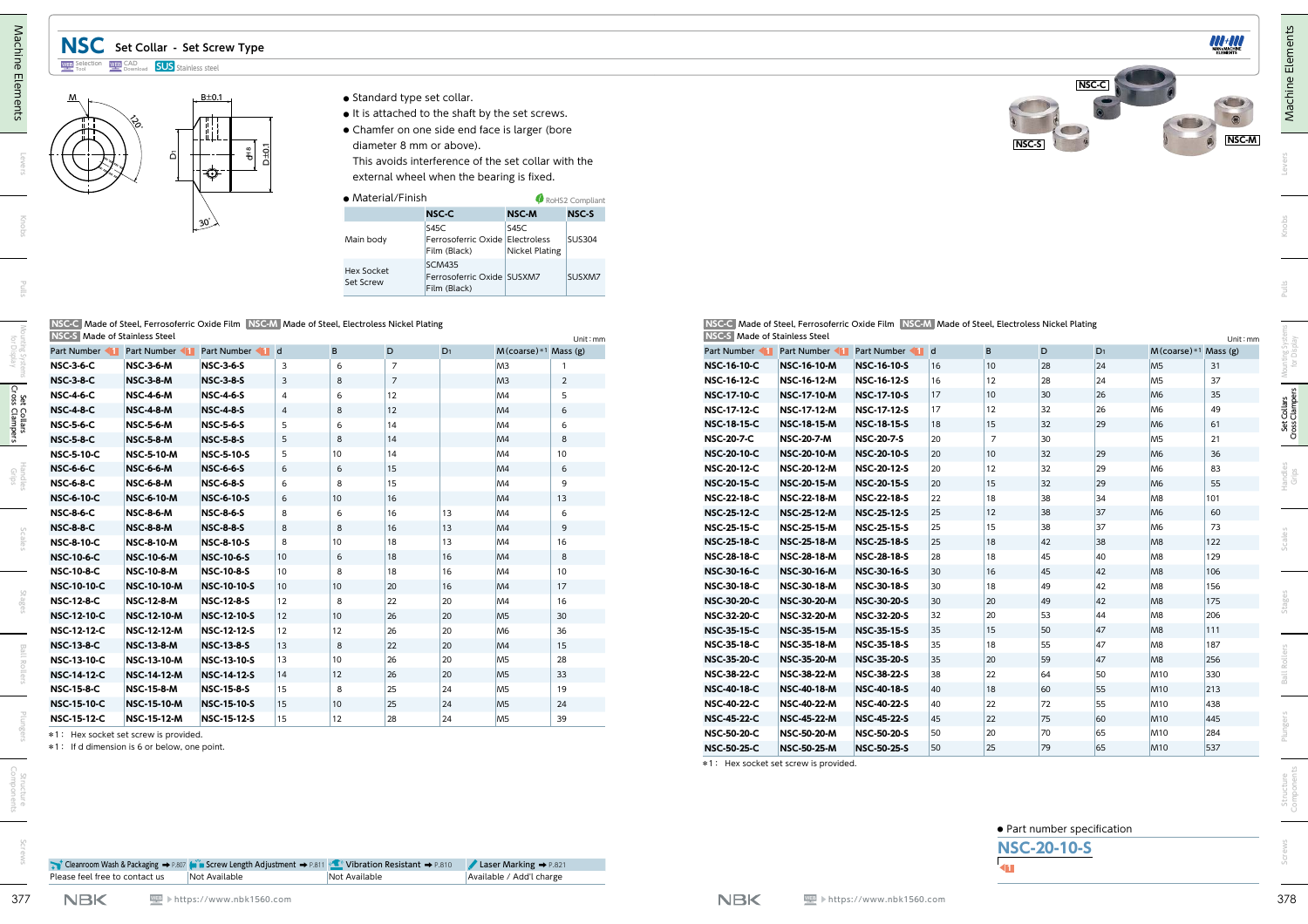## **NSCS Set Collar - Clamping Type**

#### Selection WEP CAD **SUS** Stainless steel



- **●** Clamping type set collar.
- **●** Installation and removing are easy. Moreover this does not scratch the shaft.
- **●** Optimal for machines and devices that are frequently mounted/removed, e.g. slide shaft.

| $\bullet$ Material/Finish           |                                              |                                              | RoHS2 Compliant |
|-------------------------------------|----------------------------------------------|----------------------------------------------|-----------------|
|                                     | <b>NSCS-C</b>                                | <b>NSCS-M</b>                                | <b>NSCS-S</b>   |
| Main body                           | S45C<br>Ferrosoferric Oxide<br>Film (Black)  | S45C<br>Electroless<br><b>Nickel Plating</b> | <b>SUS304</b>   |
| Hex Socket<br><b>Head Cap Screw</b> | SS400<br>Ferrosoferric Oxide<br>Film (Black) | SUSXM7                                       | SUSXM7          |

#### **[ NSCS-C ]** Made of Steel, Ferrosoferric Oxide Film **[ NSCS-M ]** Made of Steel, Electroless Nickel Plating **[ NSCS-S ]** Made of Stainless Steel

| <b>INSIDER INCORD INCORD STEEL</b> |                     |                     |                 |    |    |     |                           | Unit: $mm$ |
|------------------------------------|---------------------|---------------------|-----------------|----|----|-----|---------------------------|------------|
| Part Number                        | Part Number         | Part Number         | $\mathbf d$     | B  | D  | F   | $M$ (coarse) * 1 Mass (g) |            |
| <b>NSCS-3-8-C</b>                  | <b>NSCS-3-8-M</b>   | <b>NSCS-3-8-S</b>   | 3               | 8  | 15 | 4.5 | M <sub>3</sub>            | 9          |
| <b>NSCS-4-8-C</b>                  | <b>NSCS-4-8-M</b>   | <b>NSCS-4-8-S</b>   | $\overline{4}$  | 8  | 15 | 4.5 | M <sub>3</sub>            | 9          |
| <b>NSCS-5-8-C</b>                  | <b>NSCS-5-8-M</b>   | <b>NSCS-5-8-S</b>   | 5               | 8  | 20 | 6   | M <sub>3</sub>            | 17         |
| <b>NSCS-5-10-C</b>                 | <b>NSCS-5-10-M</b>  | <b>NSCS-5-10-S</b>  | 5               | 10 | 20 | 6   | M <sub>4</sub>            | 21         |
| <b>NSCS-6-8-C</b>                  | <b>NSCS-6-8-M</b>   | <b>NSCS-6-8-S</b>   | 6               | 8  | 20 | 6   | M <sub>3</sub>            | 15         |
| <b>NSCS-6-10-C</b>                 | <b>NSCS-6-10-M</b>  | <b>NSCS-6-10-S</b>  | 6               | 10 | 20 | 6   | M <sub>4</sub>            | 20         |
| <b>NSCS-8-8-C</b>                  | <b>NSCS-8-8-M</b>   | <b>NSCS-8-8-S</b>   | 8               | 8  | 25 | 8   | M <sub>3</sub>            | 25         |
| <b>NSCS-8-10-C</b>                 | <b>NSCS-8-10-M</b>  | <b>NSCS-8-10-S</b>  | 8               | 10 | 25 | 8   | M <sub>4</sub>            | 31         |
| <b>NSCS-8-12-C</b>                 | <b>NSCS-8-12-M</b>  | <b>NSCS-8-12-S</b>  | 8               | 12 | 28 | 8.5 | M <sub>5</sub>            | 49         |
| <b>NSCS-8-15-C</b>                 | <b>NSCS-8-15-M</b>  | <b>NSCS-8-15-S</b>  | 8               | 15 | 30 | 9   | M <sub>6</sub>            | 69         |
| <b>NSCS-10-10-C</b>                | <b>NSCS-10-10-M</b> | <b>NSCS-10-10-S</b> | 10              | 10 | 30 | 9   | M <sub>4</sub>            | 44         |
| <b>NSCS-10-12-C</b>                | <b>NSCS-10-12-M</b> | <b>NSCS-10-12-S</b> | 10 <sup>1</sup> | 12 | 30 | 9   | M <sub>5</sub>            | 54         |
| <b>NSCS-10-15-C</b>                | <b>NSCS-10-15-M</b> | <b>NSCS-10-15-S</b> | 10              | 15 | 35 | 10  | M <sub>6</sub>            | 93         |
| <b>NSCS-12-10-C</b>                | <b>NSCS-12-10-M</b> | <b>NSCS-12-10-S</b> | 12              | 10 | 30 | 10  | M <sub>4</sub>            | 42         |
| <b>NSCS-12-12-C</b>                | <b>NSCS-12-12-M</b> | <b>NSCS-12-12-S</b> | 12              | 12 | 30 | 10  | M <sub>5</sub>            | 51         |
| <b>NSCS-12-15-C</b>                | <b>NSCS-12-15-M</b> | <b>NSCS-12-15-S</b> | 12              | 15 | 35 | 11  | M <sub>6</sub>            | 90         |



|                                | NSCS-C Made of Steel. Ferrosoferric Oxide Film NSCS-M Made of Steel. Electroless Nickel Plating |           |
|--------------------------------|-------------------------------------------------------------------------------------------------|-----------|
| NSCS-S Made of Stainless Steel |                                                                                                 | Unit : mm |

|                     | BE0.1                                                                                                                                                                                           |                                                                                                                                                                                                                                                                                                                                                                                                      | Main body                                                                   | • Material/Finish<br><b>NSCS-C</b><br><b>S45C</b><br>Film (Black)                                                | Ferrosoferric Oxide                         | <b>NSCS-M</b>                                 | RoHS2 Compliant<br><b>NSCS-S</b>                                                                         |                                                                      |                                                                                                                                                                                                                                                           |                                                                                                                                                                                                                                                                      |                                                                                                                                                                                                                 |                                                                                                                            |                                                                            |                                                               |                                                          |                                                                                                                                                                                |
|---------------------|-------------------------------------------------------------------------------------------------------------------------------------------------------------------------------------------------|------------------------------------------------------------------------------------------------------------------------------------------------------------------------------------------------------------------------------------------------------------------------------------------------------------------------------------------------------------------------------------------------------|-----------------------------------------------------------------------------|------------------------------------------------------------------------------------------------------------------|---------------------------------------------|-----------------------------------------------|----------------------------------------------------------------------------------------------------------|----------------------------------------------------------------------|-----------------------------------------------------------------------------------------------------------------------------------------------------------------------------------------------------------------------------------------------------------|----------------------------------------------------------------------------------------------------------------------------------------------------------------------------------------------------------------------------------------------------------------------|-----------------------------------------------------------------------------------------------------------------------------------------------------------------------------------------------------------------|----------------------------------------------------------------------------------------------------------------------------|----------------------------------------------------------------------------|---------------------------------------------------------------|----------------------------------------------------------|--------------------------------------------------------------------------------------------------------------------------------------------------------------------------------|
|                     |                                                                                                                                                                                                 |                                                                                                                                                                                                                                                                                                                                                                                                      |                                                                             |                                                                                                                  |                                             |                                               |                                                                                                          |                                                                      |                                                                                                                                                                                                                                                           |                                                                                                                                                                                                                                                                      |                                                                                                                                                                                                                 |                                                                                                                            |                                                                            |                                                               |                                                          |                                                                                                                                                                                |
|                     |                                                                                                                                                                                                 |                                                                                                                                                                                                                                                                                                                                                                                                      |                                                                             |                                                                                                                  |                                             | S45C<br>Electroless                           | <b>SUS304</b>                                                                                            |                                                                      |                                                                                                                                                                                                                                                           |                                                                                                                                                                                                                                                                      |                                                                                                                                                                                                                 |                                                                                                                            |                                                                            |                                                               |                                                          |                                                                                                                                                                                |
|                     |                                                                                                                                                                                                 |                                                                                                                                                                                                                                                                                                                                                                                                      | Hex Socket                                                                  | SS400<br>Head Cap Screw Film (Black)                                                                             | Ferrosoferric Oxide                         | <b>Nickel Plating</b><br>SUSXM7               | SUSXM7                                                                                                   |                                                                      |                                                                                                                                                                                                                                                           |                                                                                                                                                                                                                                                                      |                                                                                                                                                                                                                 |                                                                                                                            |                                                                            |                                                               |                                                          |                                                                                                                                                                                |
|                     | NSCS-C Made of Steel, Ferrosoferric Oxide Film NSCS-M Made of Steel, Electroless Nickel Plating                                                                                                 |                                                                                                                                                                                                                                                                                                                                                                                                      |                                                                             |                                                                                                                  |                                             |                                               |                                                                                                          |                                                                      | NSCS-C Made of Steel, Ferrosoferric Oxide Film NSCS-M Made of Steel, Electroless Nickel Plating                                                                                                                                                           |                                                                                                                                                                                                                                                                      |                                                                                                                                                                                                                 |                                                                                                                            |                                                                            |                                                               |                                                          |                                                                                                                                                                                |
|                     |                                                                                                                                                                                                 |                                                                                                                                                                                                                                                                                                                                                                                                      |                                                                             |                                                                                                                  |                                             |                                               | Unit: mm                                                                                                 |                                                                      |                                                                                                                                                                                                                                                           |                                                                                                                                                                                                                                                                      |                                                                                                                                                                                                                 |                                                                                                                            |                                                                            |                                                               |                                                          | Unit : mn                                                                                                                                                                      |
| <b>NSCS-3-8-M</b>   |                                                                                                                                                                                                 | $\mathbf{3}$                                                                                                                                                                                                                                                                                                                                                                                         | 8                                                                           | 15                                                                                                               | 4.5                                         |                                               | 9                                                                                                        | <b>NSCS-13-10-C</b>                                                  | <b>NSCS-13-10-M</b>                                                                                                                                                                                                                                       | NSCS-13-10-S                                                                                                                                                                                                                                                         |                                                                                                                                                                                                                 | 10                                                                                                                         | 30                                                                         | 10                                                            | M4                                                       | 41                                                                                                                                                                             |
| <b>NSCS-4-8-M</b>   |                                                                                                                                                                                                 |                                                                                                                                                                                                                                                                                                                                                                                                      | 8                                                                           | 15                                                                                                               | 4.5                                         | M <sub>3</sub>                                | $\overline{9}$                                                                                           | <b>NSCS-13-15-C</b>                                                  | <b>NSCS-13-15-M</b>                                                                                                                                                                                                                                       | NSCS-13-15-S                                                                                                                                                                                                                                                         |                                                                                                                                                                                                                 | 15                                                                                                                         | 35                                                                         | 11                                                            | M <sub>6</sub>                                           | 88                                                                                                                                                                             |
| NSCS-5-8-M          |                                                                                                                                                                                                 | 5                                                                                                                                                                                                                                                                                                                                                                                                    | 8                                                                           | 20                                                                                                               | 6                                           | M <sub>3</sub>                                | 17                                                                                                       | <b>NSCS-15-10-C</b>                                                  | <b>NSCS-15-10-M</b>                                                                                                                                                                                                                                       | <b>NSCS-15-10-S</b>                                                                                                                                                                                                                                                  | 15                                                                                                                                                                                                              | 10                                                                                                                         | 32                                                                         | 11                                                            | M4                                                       | 46                                                                                                                                                                             |
| <b>NSCS-5-10-M</b>  |                                                                                                                                                                                                 | 5                                                                                                                                                                                                                                                                                                                                                                                                    |                                                                             | 20                                                                                                               | 6                                           | M4                                            | 21                                                                                                       | <b>NSCS-15-12-C</b>                                                  | <b>NSCS-15-12-M</b>                                                                                                                                                                                                                                       | NSCS-15-12-S                                                                                                                                                                                                                                                         | 15                                                                                                                                                                                                              | 12                                                                                                                         |                                                                            | 12                                                            | M <sub>5</sub>                                           | 68                                                                                                                                                                             |
| <b>NSCS-6-8-M</b>   |                                                                                                                                                                                                 |                                                                                                                                                                                                                                                                                                                                                                                                      | 8                                                                           |                                                                                                                  | 6                                           |                                               |                                                                                                          |                                                                      |                                                                                                                                                                                                                                                           |                                                                                                                                                                                                                                                                      |                                                                                                                                                                                                                 |                                                                                                                            |                                                                            |                                                               |                                                          | 118                                                                                                                                                                            |
|                     |                                                                                                                                                                                                 |                                                                                                                                                                                                                                                                                                                                                                                                      |                                                                             |                                                                                                                  |                                             |                                               |                                                                                                          |                                                                      |                                                                                                                                                                                                                                                           |                                                                                                                                                                                                                                                                      |                                                                                                                                                                                                                 |                                                                                                                            |                                                                            |                                                               |                                                          | 54<br>66                                                                                                                                                                       |
|                     |                                                                                                                                                                                                 |                                                                                                                                                                                                                                                                                                                                                                                                      |                                                                             |                                                                                                                  |                                             |                                               |                                                                                                          |                                                                      |                                                                                                                                                                                                                                                           |                                                                                                                                                                                                                                                                      |                                                                                                                                                                                                                 |                                                                                                                            |                                                                            |                                                               |                                                          | 114                                                                                                                                                                            |
| <b>NSCS-8-12-M</b>  |                                                                                                                                                                                                 | 8                                                                                                                                                                                                                                                                                                                                                                                                    |                                                                             | 28                                                                                                               | 8.5                                         | M <sub>5</sub>                                | 49                                                                                                       |                                                                      | <b>NSCS-17-15-M</b>                                                                                                                                                                                                                                       | <b>NSCS-17-15-S</b>                                                                                                                                                                                                                                                  | 17                                                                                                                                                                                                              | 15                                                                                                                         | 40                                                                         | 13                                                            | M <sub>6</sub>                                           | 106                                                                                                                                                                            |
| <b>NSCS-8-15-M</b>  |                                                                                                                                                                                                 | 8                                                                                                                                                                                                                                                                                                                                                                                                    |                                                                             | 30                                                                                                               | 9                                           | M <sub>6</sub>                                | 69                                                                                                       | <b>NSCS-18-15-C</b>                                                  | <b>NSCS-18-15-M</b>                                                                                                                                                                                                                                       | NSCS-18-15-S                                                                                                                                                                                                                                                         | 18                                                                                                                                                                                                              | 15                                                                                                                         | 45                                                                         | 15                                                            | M <sub>6</sub>                                           | 143                                                                                                                                                                            |
| <b>NSCS-10-10-M</b> |                                                                                                                                                                                                 | 10                                                                                                                                                                                                                                                                                                                                                                                                   |                                                                             | 30                                                                                                               | 9                                           | M <sub>4</sub>                                | 44                                                                                                       | <b>NSCS-20-10-C</b>                                                  | <b>NSCS-20-10-M</b>                                                                                                                                                                                                                                       | <b>NSCS-20-10-S</b>                                                                                                                                                                                                                                                  | 20                                                                                                                                                                                                              | 10                                                                                                                         | 40                                                                         | 14                                                            | M <sub>4</sub>                                           | 68                                                                                                                                                                             |
| <b>NSCS-10-12-M</b> |                                                                                                                                                                                                 |                                                                                                                                                                                                                                                                                                                                                                                                      |                                                                             | 30                                                                                                               | 9                                           | M <sub>5</sub>                                | 54                                                                                                       | <b>NSCS-20-12-C</b>                                                  | <b>NSCS-20-12-M</b>                                                                                                                                                                                                                                       |                                                                                                                                                                                                                                                                      |                                                                                                                                                                                                                 | 12                                                                                                                         | 40                                                                         | 14                                                            | M <sub>5</sub>                                           | 81                                                                                                                                                                             |
| <b>NSCS-10-15-M</b> |                                                                                                                                                                                                 | 10                                                                                                                                                                                                                                                                                                                                                                                                   |                                                                             | 35                                                                                                               | 10                                          | M <sub>6</sub>                                | 93                                                                                                       |                                                                      |                                                                                                                                                                                                                                                           |                                                                                                                                                                                                                                                                      |                                                                                                                                                                                                                 | 15                                                                                                                         | 45                                                                         | 15                                                            | M <sub>6</sub>                                           | 139                                                                                                                                                                            |
|                     |                                                                                                                                                                                                 |                                                                                                                                                                                                                                                                                                                                                                                                      |                                                                             |                                                                                                                  |                                             |                                               |                                                                                                          |                                                                      |                                                                                                                                                                                                                                                           |                                                                                                                                                                                                                                                                      |                                                                                                                                                                                                                 |                                                                                                                            |                                                                            |                                                               |                                                          | $96\,$                                                                                                                                                                         |
|                     |                                                                                                                                                                                                 |                                                                                                                                                                                                                                                                                                                                                                                                      |                                                                             |                                                                                                                  |                                             |                                               |                                                                                                          |                                                                      |                                                                                                                                                                                                                                                           |                                                                                                                                                                                                                                                                      |                                                                                                                                                                                                                 |                                                                                                                            |                                                                            |                                                               |                                                          | 162<br>183                                                                                                                                                                     |
|                     |                                                                                                                                                                                                 |                                                                                                                                                                                                                                                                                                                                                                                                      |                                                                             |                                                                                                                  |                                             |                                               |                                                                                                          |                                                                      |                                                                                                                                                                                                                                                           |                                                                                                                                                                                                                                                                      |                                                                                                                                                                                                                 |                                                                                                                            |                                                                            |                                                               |                                                          | 205                                                                                                                                                                            |
|                     |                                                                                                                                                                                                 |                                                                                                                                                                                                                                                                                                                                                                                                      |                                                                             |                                                                                                                  |                                             |                                               |                                                                                                          |                                                                      |                                                                                                                                                                                                                                                           |                                                                                                                                                                                                                                                                      | 40                                                                                                                                                                                                              |                                                                                                                            |                                                                            |                                                               |                                                          | $347$                                                                                                                                                                          |
|                     |                                                                                                                                                                                                 |                                                                                                                                                                                                                                                                                                                                                                                                      |                                                                             |                                                                                                                  |                                             |                                               |                                                                                                          | <b>NSCS-45-18-C</b>                                                  | <b>NSCS-45-18-M</b>                                                                                                                                                                                                                                       | <b>NSCS-45-18-S</b>                                                                                                                                                                                                                                                  |                                                                                                                                                                                                                 |                                                                                                                            | 75                                                                         |                                                               |                                                          |                                                                                                                                                                                |
|                     |                                                                                                                                                                                                 |                                                                                                                                                                                                                                                                                                                                                                                                      |                                                                             |                                                                                                                  |                                             |                                               |                                                                                                          |                                                                      |                                                                                                                                                                                                                                                           |                                                                                                                                                                                                                                                                      |                                                                                                                                                                                                                 |                                                                                                                            |                                                                            | 28                                                            | M <sub>8</sub>                                           | 372                                                                                                                                                                            |
|                     | NSCS-S Made of Stainless Steel<br>Part Number Part Number<br><b>NSCS-6-10-M</b><br><b>NSCS-8-8-M</b><br><b>NSCS-8-10-M</b><br><b>NSCS-12-10-M</b><br><b>NSCS-12-12-M</b><br><b>NSCS-12-15-M</b> | <b>NSCS-3-8-S</b><br><b>NSCS-4-8-S</b><br><b>NSCS-5-8-S</b><br><b>NSCS-5-10-S</b><br><b>NSCS-6-8-S</b><br><b>NSCS-6-10-S</b><br><b>NSCS-8-8-S</b><br><b>NSCS-8-10-S</b><br><b>NSCS-8-12-S</b><br><b>NSCS-8-15-S</b><br><b>NSCS-10-10-S</b><br><b>NSCS-10-12-S</b><br><b>NSCS-10-15-S</b><br>NSCS-12-10-S<br><b>NSCS-12-12-S</b><br><b>NSCS-12-15-S</b><br>*1: Hex socket head cap screw is provided. | Part Number 1 d<br>8<br>$ 10\rangle$<br>$ 12\rangle$<br>$ 12\rangle$<br> 12 | B<br>10 <sup>1</sup><br>10 <sup>°</sup><br>8<br>10 <sup>10</sup><br>12<br>15<br>10<br>12<br>15<br>10<br>12<br>15 | D<br>20<br>20<br>25<br>25<br>30<br>30<br>35 | F.<br>6<br>8<br>8<br>10<br>10<br>$ 11\rangle$ | M <sub>3</sub><br>M <sub>3</sub><br>M4<br>M <sub>3</sub><br>M4<br>M4<br>M <sub>5</sub><br>M <sub>6</sub> | $M$ (coarse) $*1$ Mass (g)<br>15<br>20<br>25<br>31<br>42<br>51<br>90 | <b>NSCS-15-15-C</b><br><b>NSCS-16-10-C</b><br><b>NSCS-16-12-C</b><br><b>NSCS-16-15-C</b><br><b>NSCS-17-15-C</b><br><b>NSCS-20-15-C</b><br><b>NSCS-25-12-C</b><br><b>NSCS-25-15-C</b><br><b>NSCS-30-15-C</b><br><b>NSCS-35-15-C</b><br><b>NSCS-40-18-C</b> | NSCS-S Made of Stainless Steel<br><b>NSCS-15-15-M</b><br><b>NSCS-16-10-M</b><br><b>NSCS-16-12-M</b><br><b>NSCS-16-15-M</b><br><b>NSCS-20-15-M</b><br><b>NSCS-25-12-M</b><br><b>NSCS-25-15-M</b><br><b>NSCS-30-15-M</b><br><b>NSCS-35-15-M</b><br><b>NSCS-40-18-M</b> | <b>NSCS-15-15-S</b><br>NSCS-16-10-S<br>NSCS-16-12-S<br>NSCS-16-15-S<br>NSCS-20-12-S<br><b>NSCS-20-15-S</b><br>NSCS-25-12-S<br><b>NSCS-25-15-S</b><br><b>NSCS-30-15-S</b><br><b>NSCS-35-15-S</b><br>NSCS-40-18-S | Part Number 1 Part Number 1 Part Number 1 d<br> 13<br> 13<br>15<br> 16<br>16<br> 16<br>20<br>20<br> 25<br>25<br> 30<br> 35 | B<br>15<br>10 <sup>°</sup><br>12<br>15<br>12<br>15<br>15<br>15<br>18<br>18 | D<br>35<br>40<br>35<br>35<br>40<br>45<br>50<br>55<br>60<br>70 | F.<br>13<br>12<br>12<br>13<br>17<br>18<br>20<br>23<br>26 | $M$ (coarse) *1 Mass (g)<br>M <sub>6</sub><br>M4<br>M <sub>5</sub><br>M <sub>6</sub><br>M <sub>5</sub><br>M <sub>6</sub><br>M <sub>6</sub><br>M <sub>6</sub><br>M <sub>8</sub> |





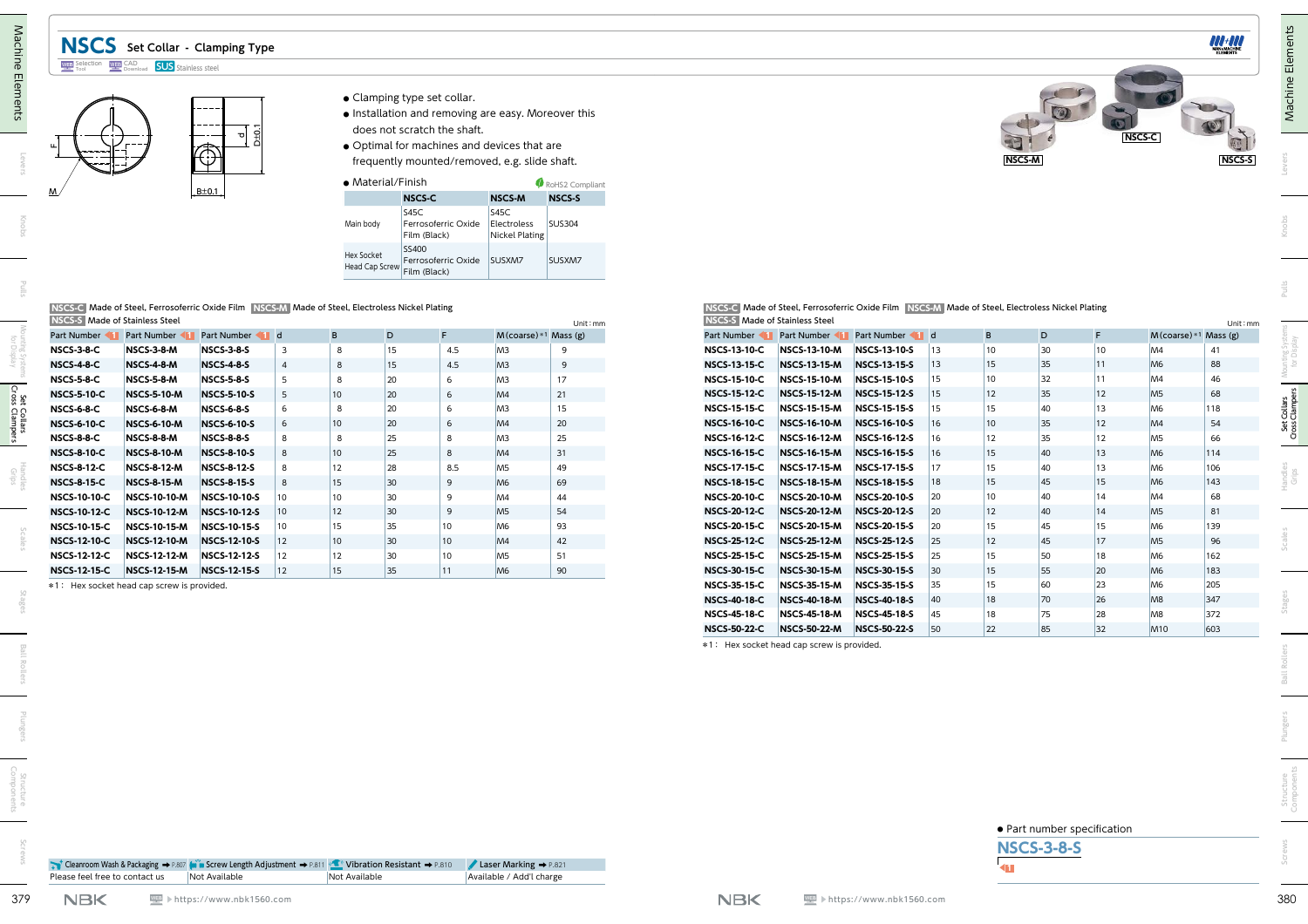## **NSCSS Set Collar - Split - type**



- **●** Split-type set collar.
- **●** As the axial hole part can be completely split, so mounting and removing can be performed easily. Moreover this does not scratch the shaft.
- **●** Optimal for use with machines and devices that are difficult to disassemble.

| • Material/Finish                   |                                                      |                                              | RoHS2 Compliant |  |  |  |
|-------------------------------------|------------------------------------------------------|----------------------------------------------|-----------------|--|--|--|
|                                     | <b>NSCSS-C</b>                                       | <b>NSCSS-M</b>                               | <b>NSCSS-S</b>  |  |  |  |
| Main body                           | S45C<br>Ferrosoferric Oxide<br>Film (Black)          | S45C<br>Electroless<br><b>Nickel Plating</b> | <b>SUS304</b>   |  |  |  |
| Hex Socket<br><b>Head Cap Screw</b> | <b>SCM435</b><br>Ferrosoferric Oxide<br>Film (Black) | SUSXM7                                       | SUSXM7          |  |  |  |

|                                             |                                             | ⊕<br>$D \pm 0.1$<br>ᅙ<br>⊕<br>$B \pm 0.1$                                                         |                     |                                           | • Split-type set collar.<br>difficult to disassemble.        |                                            | • As the axial hole part can be completely split, so<br>mounting and removing can be performed easily.<br>Moreover this does not scratch the shaft. | · Optimal for use with machines and devices that are |                                                                                            |                                                                                                   |  |                 | <b>NSCSS-9</b> |          |                                  | <b>NSCSS-M</b>           |
|---------------------------------------------|---------------------------------------------|---------------------------------------------------------------------------------------------------|---------------------|-------------------------------------------|--------------------------------------------------------------|--------------------------------------------|-----------------------------------------------------------------------------------------------------------------------------------------------------|------------------------------------------------------|--------------------------------------------------------------------------------------------|---------------------------------------------------------------------------------------------------|--|-----------------|----------------|----------|----------------------------------|--------------------------|
|                                             |                                             |                                                                                                   |                     | • Material/Finish                         |                                                              |                                            |                                                                                                                                                     | RoHS2 Compliant                                      |                                                                                            |                                                                                                   |  |                 |                |          |                                  |                          |
|                                             |                                             |                                                                                                   |                     |                                           | <b>NSCSS-C</b>                                               |                                            | <b>NSCSS-M</b>                                                                                                                                      | <b>NSCSS-S</b>                                       |                                                                                            |                                                                                                   |  |                 |                |          |                                  |                          |
|                                             |                                             |                                                                                                   |                     | Main body<br>Hex Socket<br>Head Cap Screw | <b>S45C</b><br>Film (Black)<br><b>SCM435</b><br>Film (Black) | Ferrosoferric Oxide<br>Ferrosoferric Oxide | S45C<br>Electroless<br><b>Nickel Plating</b><br>SUSXM7                                                                                              | <b>SUS304</b><br>SUSXM7                              |                                                                                            |                                                                                                   |  |                 |                |          |                                  |                          |
| <b>NSCSS-S</b> Made of Stainless Steel      |                                             | NSCSS-C Made of Steel, Ferrosoferric Oxide Film NSCSS-M Made of Steel, Electroless Nickel Plating |                     |                                           |                                                              |                                            |                                                                                                                                                     | Unit: mm                                             | NSCSS-S Made of Stainless Steel                                                            | NSCSS-C Made of Steel, Ferrosoferric Oxide Film NSCSS-M Made of Steel, Electroless Nickel Plating |  |                 |                |          |                                  | Unit: mm                 |
| Part Number Part Number                     |                                             | Part Number 1 d                                                                                   | B                   |                                           | D                                                            | F.                                         | M(coarse)*1 Mass (g)                                                                                                                                |                                                      | Part Number 1 Part Number 1 Part Number 1 d                                                |                                                                                                   |  | B               | D              | F.       |                                  | $M$ (coarse) *1 Mass (g) |
| NSCSS-3-8-C<br><b>NSCSS-4-8-C</b>           | NSCSS-3-8-M<br>NSCSS-4-8-M                  | NSCSS-3-8-S<br><b>NSCSS-4-8-S</b>                                                                 | 3<br>$\overline{4}$ | 8<br>8                                    | 15<br>15                                                     | 4.5<br>4.5                                 | M <sub>3</sub><br>M <sub>3</sub>                                                                                                                    | 9<br>$\overline{7}$                                  | NSCSS-15-10-C NSCSS-15-10-M NSCSS-15-10-S 15<br><b>NSCSS-15-12-C</b>                       | NSCSS-15-12-M NSCSS-15-12-S 15                                                                    |  | 10<br>12        | 32<br>35       | 11<br>12 | M <sub>4</sub><br>M <sub>5</sub> | 42<br>64                 |
| NSCSS-5-8-C                                 | NSCSS-5-8-M                                 | <b>NSCSS-5-8-S</b>                                                                                | -5                  | 8                                         | 20                                                           | 5.5                                        | M <sub>3</sub>                                                                                                                                      | 14                                                   | <b>NSCSS-15-15-C</b>                                                                       | NSCSS-15-15-M NSCSS-15-15-S 15                                                                    |  | 15              | 40             | 13       | M <sub>6</sub>                   | 109                      |
| <b>NSCSS-5-10-C</b>                         | <b>NSCSS-5-10-M</b>                         | <b>NSCSS-5-10-S</b>                                                                               | 5                   | 10 <sup>1</sup>                           | 20                                                           | 6                                          | M4                                                                                                                                                  | 20                                                   | <b>NSCSS-16-10-C</b>                                                                       | NSCSS-16-10-M NSCSS-16-10-S 16                                                                    |  | 10 <sup>°</sup> | 35             | 12       | M4                               | 51                       |
| NSCSS-6-8-C                                 | NSCSS-6-8-M                                 | <b>NSCSS-6-8-S</b>                                                                                | -6                  | 8                                         | 20                                                           | 6                                          | M <sub>3</sub>                                                                                                                                      | 15                                                   | <b>NSCSS-16-12-C</b>                                                                       | NSCSS-16-12-M NSCSS-16-12-S 16                                                                    |  | 12              | 35             | 12       | M <sub>5</sub>                   | 62                       |
| <b>NSCSS-6-10-C</b>                         | <b>NSCSS-6-10-M</b>                         | <b>NSCSS-6-10-S</b>                                                                               |                     | 10 <sup>°</sup>                           | 20                                                           | 6                                          | M4                                                                                                                                                  | 19                                                   | <b>NSCSS-16-15-C</b>                                                                       | NSCSS-16-15-M NSCSS-16-15-S 16                                                                    |  | 15 <sub>1</sub> | 40             | 13       | M <sub>6</sub>                   | 107                      |
| NSCSS-8-8-C                                 | NSCSS-8-8-M                                 | <b>NSCSS-8-8-S</b>                                                                                |                     | 8                                         | 25                                                           | 8                                          | M <sub>3</sub>                                                                                                                                      | 24                                                   | <b>NSCSS-17-15-C</b>                                                                       | NSCSS-17-15-M NSCSS-17-15-S 17                                                                    |  | 15              | 40             | 13       | M <sub>6</sub>                   | 106                      |
| <b>NSCSS-8-10-C</b>                         | <b>NSCSS-8-10-M</b>                         | <b>NSCSS-8-10-S</b>                                                                               |                     | 10                                        | 25                                                           |                                            | M <sub>4</sub>                                                                                                                                      | 30                                                   | <b>NSCSS-18-15-C</b>                                                                       | NSCSS-18-15-M NSCSS-18-15-S 18                                                                    |  | 15 <sub>1</sub> | 45             | 15       | M <sub>6</sub>                   | 136                      |
| <b>NSCSS-8-12-C</b>                         | <b>NSCSS-8-12-M</b>                         | <b>NSCSS-8-12-S</b>                                                                               | 8                   | 12                                        | 28<br>30                                                     | 8.5                                        | M <sub>5</sub>                                                                                                                                      | 47                                                   | <b>NSCSS-20-10-C</b><br><b>NSCSS-20-12-C</b>                                               | NSCSS-20-10-M NSCSS-20-10-S 20<br>NSCSS-20-12-M NSCSS-20-12-S 20                                  |  | 10<br>12        | 40<br>40       | 14<br>14 | M <sub>4</sub><br>M <sub>5</sub> | 65                       |
| <b>NSCSS-8-15-C</b><br><b>NSCSS-10-10-C</b> | <b>NSCSS-8-15-M</b><br><b>NSCSS-10-10-M</b> | <b>NSCSS-8-15-S</b><br><b>NSCSS-10-10-S</b>                                                       | -8<br>$ 10\rangle$  | 15<br>10 <sup>°</sup>                     | 30                                                           | 9<br>9                                     | M <sub>6</sub><br>M4                                                                                                                                | 63<br>41                                             | <b>NSCSS-20-15-C</b>                                                                       | NSCSS-20-15-M NSCSS-20-15-S 20                                                                    |  | 15              | 45             | 15       | M <sub>6</sub>                   | 77<br>131                |
| <b>NSCSS-10-12-C</b>                        | <b>NSCSS-10-12-M</b>                        | <b>NSCSS-10-12-S</b>                                                                              | $ 10\rangle$        | 12                                        | 30                                                           | 9                                          | M <sub>5</sub>                                                                                                                                      | 51                                                   | <b>NSCSS-25-12-C</b>                                                                       | NSCSS-25-12-M NSCSS-25-12-S 25                                                                    |  | 12              | 45             | 17       | M <sub>5</sub>                   | 92                       |
| <b>NSCSS-10-15-C</b>                        |                                             | NSCSS-10-15-M NSCSS-10-15-S                                                                       | $ 10\rangle$        | 15 <sub>15</sub>                          | 35                                                           | 10                                         | M <sub>6</sub>                                                                                                                                      | 86                                                   | <b>NSCSS-25-15-C</b>                                                                       | NSCSS-25-15-M NSCSS-25-15-S 25                                                                    |  | 15              | 50             | 18       | M <sub>6</sub>                   | 152                      |
| <b>NSCSS-12-10-C</b>                        |                                             | NSCSS-12-10-M NSCSS-12-10-S                                                                       | 12                  | 10                                        | 30                                                           | 10 <sup>1</sup>                            | M4                                                                                                                                                  | 40                                                   | <b>NSCSS-30-15-C</b>                                                                       | NSCSS-30-15-M NSCSS-30-15-S 30                                                                    |  | 15              | 55             | 20       | M <sub>6</sub>                   | $\boxed{171}$            |
| <b>NSCSS-12-12-C</b>                        | <b>NSCSS-12-12-M</b>                        | <b>NSCSS-12-12-S</b>                                                                              | $ 12\rangle$        | 12                                        | 30                                                           | 10                                         | M <sub>5</sub>                                                                                                                                      | 49                                                   | <b>NSCSS-35-15-C</b>                                                                       | NSCSS-35-15-M NSCSS-35-15-S 35                                                                    |  | 15              | 60             | 23       | M <sub>6</sub>                   | 195                      |
|                                             |                                             | NSCSS-12-15-C NSCSS-12-15-M NSCSS-12-15-S 12                                                      |                     | 15                                        | 35                                                           | $ 11\rangle$                               | M <sub>6</sub>                                                                                                                                      | 84                                                   | NSCSS-40-18-C NSCSS-40-18-M NSCSS-40-18-S 40                                               |                                                                                                   |  | 18              | 70             | 26       | M <sub>8</sub>                   | 334                      |
|                                             |                                             | NSCSS-13-10-C NSCSS-13-10-M NSCSS-13-10-S 13                                                      |                     | 10                                        | 30                                                           | 10                                         | M4                                                                                                                                                  | 38                                                   | NSCSS-45-18-C NSCSS-45-18-M NSCSS-45-18-S 45                                               |                                                                                                   |  | 18              | 75             | 28       | M <sub>8</sub>                   | 356                      |
|                                             | *1: Hex socket head cap screw is provided.  | NSCSS-13-15-C NSCSS-13-15-M NSCSS-13-15-S 13                                                      |                     | 15                                        | 35                                                           | 11                                         | M <sub>6</sub>                                                                                                                                      | 80                                                   | NSCSS-50-22-C NSCSS-50-22-M NSCSS-50-22-S 50<br>*1: Hex socket head cap screw is provided. |                                                                                                   |  | 22              | 85             | 32       | <b>M10</b>                       | 576                      |





| <b>NSCSS-15-10-C</b> | <b>NSCSS-15-10-M</b> | <b>NSCSS-15-10-S</b> | 15 | 10 | 32 | 11 | M <sub>4</sub> | 42  |
|----------------------|----------------------|----------------------|----|----|----|----|----------------|-----|
| <b>NSCSS-15-12-C</b> | <b>NSCSS-15-12-M</b> | <b>NSCSS-15-12-S</b> | 15 | 12 | 35 | 12 | M <sub>5</sub> | 64  |
| <b>NSCSS-15-15-C</b> | <b>NSCSS-15-15-M</b> | <b>NSCSS-15-15-S</b> | 15 | 15 | 40 | 13 | M <sub>6</sub> | 109 |
| <b>NSCSS-16-10-C</b> | <b>NSCSS-16-10-M</b> | <b>NSCSS-16-10-S</b> | 16 | 10 | 35 | 12 | M <sub>4</sub> | 51  |
| <b>NSCSS-16-12-C</b> | <b>NSCSS-16-12-M</b> | <b>NSCSS-16-12-S</b> | 16 | 12 | 35 | 12 | M <sub>5</sub> | 62  |
| <b>NSCSS-16-15-C</b> | <b>NSCSS-16-15-M</b> | <b>NSCSS-16-15-S</b> | 16 | 15 | 40 | 13 | M <sub>6</sub> | 107 |
| <b>NSCSS-17-15-C</b> | <b>NSCSS-17-15-M</b> | <b>NSCSS-17-15-S</b> | 17 | 15 | 40 | 13 | M <sub>6</sub> | 106 |
| <b>NSCSS-18-15-C</b> | <b>NSCSS-18-15-M</b> | <b>NSCSS-18-15-S</b> | 18 | 15 | 45 | 15 | M <sub>6</sub> | 136 |
| <b>NSCSS-20-10-C</b> | <b>NSCSS-20-10-M</b> | <b>NSCSS-20-10-S</b> | 20 | 10 | 40 | 14 | M4             | 65  |
| <b>NSCSS-20-12-C</b> | <b>NSCSS-20-12-M</b> | <b>NSCSS-20-12-S</b> | 20 | 12 | 40 | 14 | M <sub>5</sub> | 77  |
| <b>NSCSS-20-15-C</b> | <b>NSCSS-20-15-M</b> | <b>NSCSS-20-15-S</b> | 20 | 15 | 45 | 15 | M <sub>6</sub> | 131 |
| <b>NSCSS-25-12-C</b> | <b>NSCSS-25-12-M</b> | <b>NSCSS-25-12-S</b> | 25 | 12 | 45 | 17 | M <sub>5</sub> | 92  |
| <b>NSCSS-25-15-C</b> | <b>NSCSS-25-15-M</b> | <b>NSCSS-25-15-S</b> | 25 | 15 | 50 | 18 | M <sub>6</sub> | 152 |
| <b>NSCSS-30-15-C</b> | <b>NSCSS-30-15-M</b> | <b>NSCSS-30-15-S</b> | 30 | 15 | 55 | 20 | M <sub>6</sub> | 171 |
| <b>NSCSS-35-15-C</b> | <b>NSCSS-35-15-M</b> | <b>NSCSS-35-15-S</b> | 35 | 15 | 60 | 23 | M <sub>6</sub> | 195 |
| <b>NSCSS-40-18-C</b> | <b>NSCSS-40-18-M</b> | <b>NSCSS-40-18-S</b> | 40 | 18 | 70 | 26 | M <sub>8</sub> | 334 |
| <b>NSCSS-45-18-C</b> | <b>NSCSS-45-18-M</b> | <b>NSCSS-45-18-S</b> | 45 | 18 | 75 | 28 | M <sub>8</sub> | 356 |
| <b>NSCSS-50-22-C</b> | <b>NSCSS-50-22-M</b> | <b>NSCSS-50-22-S</b> | 50 | 22 | 85 | 32 | <b>M10</b>     | 576 |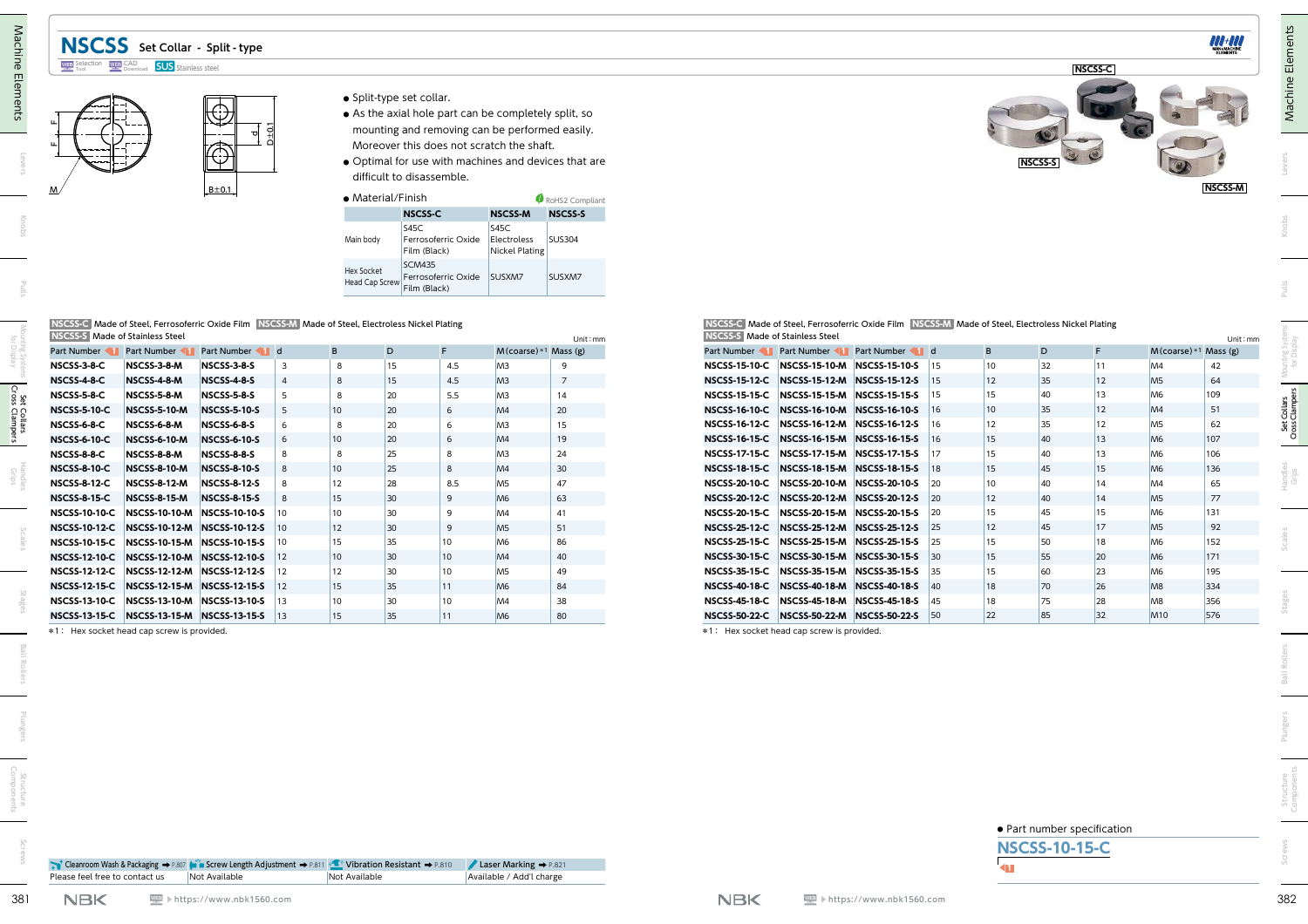

| 'ype           | .<br><b>MAN&amp;MACHINE</b> |
|----------------|-----------------------------|
| NSC-CP2        |                             |
|                |                             |
|                |                             |
| <b>NSC-SP2</b> | NSC-MP2                     |
|                |                             |

- **●** Set collar with installation hole. It can be installed to any machine and device such as wheels, flanges and plates, by using the fixing hole.
- **●** It is attached to the shaft by the set screws.

| • Material/Finish       |                                                             |                               | RoHS2 Compliant |
|-------------------------|-------------------------------------------------------------|-------------------------------|-----------------|
|                         | <b>NSC-CP2</b>                                              | NSC-MP2                       | NSC-SP2         |
| Main body               | S45C<br>Ferrosoferric Oxide Electroless<br>Film (Black)     | S45C<br><b>Nickel Plating</b> | <b>SUS304</b>   |
| Hex Socket<br>Set Screw | <b>SCM435</b><br>Ferrosoferric Oxide SUSXM7<br>Film (Black) |                               | SUSXM7          |

## **●** Part number specification

## **NSC-12-12-SP2**

| <b>INDICATE:</b> IVIGUE OF STATISESS STEET |                      |                      |                |    |    |     |    |                   | Unit : mm |
|--------------------------------------------|----------------------|----------------------|----------------|----|----|-----|----|-------------------|-----------|
| Part Number                                | Part Number          | Part Number          | d              | B  | D  | S   | P  | $M*1$<br>(Coarse) | Mass(g)   |
| <b>NSC-3-6-CP2</b>                         | <b>NSC-3-6-MP2</b>   | <b>NSC-3-6-SP2</b>   | 3              | 6  | 17 | 3.4 | 11 | M <sub>3</sub>    | 9         |
| <b>NSC-4-6-CP2</b>                         | <b>NSC-4-6-MP2</b>   | <b>NSC-4-6-SP2</b>   | $\overline{4}$ | 6  | 18 | 3.4 | 12 | M <sub>3</sub>    | 10        |
| <b>NSC-5-10-CP2</b>                        | <b>NSC-5-10-MP2</b>  | <b>NSC-5-10-SP2</b>  | 5              | 10 | 22 | 4.5 | 15 | M <sub>4</sub>    | 25        |
| <b>NSC-6-10-CP2</b>                        | <b>NSC-6-10-MP2</b>  | <b>NSC-6-10-SP2</b>  | 6              | 10 | 22 | 4.5 | 15 | M <sub>4</sub>    | 24        |
| <b>NSC-8-10-CP2</b>                        | <b>NSC-8-10-MP2</b>  | <b>NSC-8-10-SP2</b>  | 8              | 10 | 24 | 4.5 | 17 | M4                | 28        |
| <b>NSC-10-10-CP2</b>                       | <b>NSC-10-10-MP2</b> | <b>NSC-10-10-SP2</b> | 10             | 10 | 26 | 4.5 | 19 | M <sub>4</sub>    | 31        |
| <b>NSC-12-12-CP2</b>                       | <b>NSC-12-12-MP2</b> | <b>NSC-12-12-SP2</b> | 12             | 12 | 32 | 5.5 | 23 | M <sub>5</sub>    | 57        |
| <b>NSC-13-12-CP2</b>                       | <b>NSC-13-12-MP2</b> | <b>NSC-13-12-SP2</b> | 13             | 12 | 33 | 5.5 | 24 | M <sub>5</sub>    | 61        |
| <b>NSC-15-12-CP2</b>                       | <b>NSC-15-12-MP2</b> | <b>NSC-15-12-SP2</b> | 15             | 12 | 35 | 5.5 | 26 | M <sub>5</sub>    | 65        |
| <b>NSC-16-12-CP2</b>                       | <b>NSC-16-12-MP2</b> | <b>NSC-16-12-SP2</b> | 16             | 12 | 40 | 6.6 | 28 | M <sub>6</sub>    | 88        |
| <b>NSC-20-12-CP2</b>                       | <b>NSC-20-12-MP2</b> | <b>NSC-20-12-SP2</b> | 20             | 12 | 44 | 6.6 | 32 | M <sub>6</sub>    | 102       |
| <b>NSC-25-15-CP2</b>                       | <b>NSC-25-15-MP2</b> | <b>NSC-25-15-SP2</b> | 25             | 15 | 50 | 6.6 | 37 | M <sub>8</sub>    | 160       |
| <b>NSC-30-15-CP2</b>                       | <b>NSC-30-15-MP2</b> | <b>NSC-30-15-SP2</b> | 30             | 15 | 55 | 6.6 | 42 | M <sub>8</sub>    | 177       |
| <b>NSC-35-15-CP2</b>                       | <b>NSC-35-15-MP2</b> | <b>NSC-35-15-SP2</b> | 35             | 15 | 60 | 6.6 | 47 | M <sub>8</sub>    | 203       |
| <b>NSC-40-20-CP2</b>                       | <b>NSC-40-20-MP2</b> | <b>NSC-40-20-SP2</b> | 40             | 20 | 70 | 9   | 55 | <b>M10</b>        | 375       |
| <b>NSC-50-25-CP2</b>                       | <b>NSC-50-25-MP2</b> | <b>NSC-50-25-SP2</b> | 50             | 25 | 86 | 11  | 68 | <b>M10</b>        | 698       |



|  | Cleanroom Wash & Packaging → P.807 (wi w Screw Length Adjustment → P.811 (Carl Vibration Resistant → P.810 / Laser Marking → P.821 |                      |
|--|------------------------------------------------------------------------------------------------------------------------------------|----------------------|
|  |                                                                                                                                    | <u>la universita</u> |

|                                  | NSCS-CP2 Made of Steel, Ferrosoferric Oxide Film NSCS-MP2 Made of Steel, Electroless Nickel Plating |
|----------------------------------|-----------------------------------------------------------------------------------------------------|
| NSCS-SP2 Made of Stainless Steel |                                                                                                     |

|                                                     | <b>WEB</b> CAD <b>SUS</b> Stainless steel    |                                                                                                              |                         |                                | NSC Set Collar - with Installation Hole - Set Screw Type<br>NSC-SP2 | NSC-CP2                                                     |          |                                                                                                                                                                   |                 | <b>NSCS</b><br><b>WEB</b> Selection                  | <b>WEB</b> CAD <b>SUS</b> Stainless steel<br>Fixing<br>hole                                                     |                                                                            |              |                   | Set Collar - with Installation Hole - Clamping Type |                                                                                                                           |            |              | NSCS-CP2                                                      |             |
|-----------------------------------------------------|----------------------------------------------|--------------------------------------------------------------------------------------------------------------|-------------------------|--------------------------------|---------------------------------------------------------------------|-------------------------------------------------------------|----------|-------------------------------------------------------------------------------------------------------------------------------------------------------------------|-----------------|------------------------------------------------------|-----------------------------------------------------------------------------------------------------------------|----------------------------------------------------------------------------|--------------|-------------------|-----------------------------------------------------|---------------------------------------------------------------------------------------------------------------------------|------------|--------------|---------------------------------------------------------------|-------------|
|                                                     | Fixing<br>hole<br>B±0.1                      | ior<br>C<br>륔                                                                                                |                         |                                |                                                                     | and plates, by using the fixing hole.                       |          | • Set collar with installation hole. It can be installed<br>to any machine and device such as wheels, flanges<br>• It is attached to the shaft by the set screws. | NSC-MP2         | • Material/Finish                                    | Ŋ<br><b>NSCS-CP2</b>                                                                                            | $\frac{1}{10}$<br>⊕<br>$B \pm 0.1$<br>RoHS2 Compliant<br>NSCS-MP2 NSCS-SP2 |              |                   |                                                     | NSCS-MP2<br>• Set collar with installation hole. It can be installed<br>to any machine and device such as wheels, flanges |            |              | $\mathbb{C}$                                                  | NSCS-SP2    |
|                                                     |                                              |                                                                                                              |                         | • Material/Finish              |                                                                     |                                                             |          |                                                                                                                                                                   | RoHS2 Compliant | <b>S45C</b>                                          | <b>S45C</b>                                                                                                     |                                                                            |              |                   |                                                     | and plates, by using the fixing hole.                                                                                     |            |              |                                                               |             |
|                                                     |                                              |                                                                                                              |                         |                                |                                                                     | <b>NSC-CP2</b>                                              |          | NSC-MP2                                                                                                                                                           | NSC-SP2         | Main body                                            | Ferrosoferric Oxide                                                                                             | Electroless<br><b>SUS304</b>                                               |              |                   |                                                     | • Clamping Type. Mounting and removing are easy.                                                                          |            |              |                                                               |             |
|                                                     |                                              |                                                                                                              |                         |                                |                                                                     | S45C                                                        |          | S45C                                                                                                                                                              |                 |                                                      | Film (Black)                                                                                                    | <b>Nickel Plating</b>                                                      |              |                   |                                                     | Moreover this does not scratch the shaft.                                                                                 |            |              |                                                               |             |
| • Part number specification<br><b>NSC-12-12-SP2</b> |                                              |                                                                                                              |                         | Main body                      |                                                                     | Ferrosoferric Oxide Electroless<br>Film (Black)             |          | Nickel Plating                                                                                                                                                    | <b>SUS304</b>   | <b>SCM435</b><br><b>Hex Socket</b><br>Head Cap Screw | Ferrosoferric Oxide<br>Film (Black)                                                                             | SUSXM7<br>SUSXM7                                                           |              |                   |                                                     | • Optimal for machines and devices that are<br>frequently mounted/removed, e.g. slide shaft.                              |            |              |                                                               |             |
|                                                     |                                              |                                                                                                              |                         | <b>Hex Socket</b><br>Set Screw |                                                                     | <b>SCM435</b><br>Ferrosoferric Oxide SUSXM7<br>Film (Black) |          |                                                                                                                                                                   | SUSXM7          | NSCS-SP2 Made of Stainless Steel                     | NSCS-CP2 Made of Steel, Ferrosoferric Oxide Film NSCS-MP2 Made of Steel, Electroless Nickel Plating             |                                                                            |              |                   |                                                     |                                                                                                                           |            |              |                                                               | Unit: mm    |
| NSC-SP2 Made of Stainless Steel                     |                                              | NSC-CP2 Made of Steel, Ferrosoferric Oxide Film NSC-MP2 Made of Steel, Electroless Nickel Plating            |                         |                                |                                                                     |                                                             |          |                                                                                                                                                                   |                 | <b>Part Number</b>                                   | Part Number 1                                                                                                   | <b>Part Number</b>                                                         |              | B                 | D                                                   |                                                                                                                           | <b>S</b>   | P            | $M^*$ <sup>1</sup><br>$(Coarse)$ $(g)$                        | <b>Mass</b> |
|                                                     |                                              |                                                                                                              |                         |                                |                                                                     |                                                             |          | $M^*$ <sup>1</sup>                                                                                                                                                | Unit: mm        | <b>NSCS-6-8-CP2</b>                                  | <b>NSCS-6-8-MP2</b>                                                                                             | <b>NSCS-6-8-SP2</b>                                                        | 6            | 8                 | 20                                                  | -6                                                                                                                        | 3.5        | 13           | M <sub>3</sub>                                                | 15          |
| Part Number 1                                       | Part Number 1                                | Part Number 1                                                                                                |                         |                                | D                                                                   |                                                             |          | (Coarse)                                                                                                                                                          | Mass (g)        | <b>NSCS-6-10-CP2</b>                                 | <b>NSCS-6-10-MP2</b>                                                                                            | <b>NSCS-6-10-SP2</b>                                                       | 6            | 10 <sup>°</sup>   | 20                                                  | 6                                                                                                                         | 3.5        | 13           | M4                                                            | 19          |
| <b>NSC-3-6-CP2</b>                                  | <b>NSC-3-6-MP2</b>                           | <b>NSC-3-6-SP2</b>                                                                                           | $\overline{\mathbf{3}}$ | - 6                            | 17                                                                  | 3.4                                                         | 11       | M <sub>3</sub>                                                                                                                                                    | -9              | <b>NSCS-8-8-CP2</b>                                  | <b>NSCS-8-8-MP2</b>                                                                                             | <b>NSCS-8-8-SP2</b>                                                        | 8            | -8                | 25                                                  | 8                                                                                                                         | 4.5        | 16           | M <sub>3</sub>                                                | 23          |
| <b>NSC-4-6-CP2</b>                                  | <b>NSC-4-6-MP2</b>                           | <b>NSC-4-6-SP2</b>                                                                                           | $\overline{4}$          | 6                              | 18                                                                  | 3.4                                                         | 12       | M <sub>3</sub>                                                                                                                                                    | 10              | <b>NSCS-8-10-CP2</b>                                 | <b>NSCS-8-10-MP2</b>                                                                                            | <b>NSCS-8-10-SP2</b>                                                       | 8            | 10                | 25                                                  | 8                                                                                                                         | 4.5        | 18           | M4                                                            | 29          |
| <b>NSC-5-10-CP2</b>                                 | <b>NSC-5-10-MP2</b>                          | <b>NSC-5-10-SP2</b>                                                                                          | -5                      | 10                             | 22                                                                  | 4.5                                                         | 15       | M4                                                                                                                                                                | 25              | <b>NSCS-8-12-CP2</b>                                 | <b>NSCS-8-12-MP2</b>                                                                                            | <b>NSCS-8-12-SP2</b>                                                       | 8            | 12                | 28                                                  | 8.5                                                                                                                       | 5.5        | 18           | M <sub>5</sub>                                                | 44          |
| <b>NSC-6-10-CP2</b>                                 | <b>NSC-6-10-MP2</b>                          | <b>NSC-6-10-SP2</b>                                                                                          | 6                       | 10                             | 22                                                                  | 4.5                                                         | 15       | M4                                                                                                                                                                | 24              | <b>NSCS-8-15-CP2</b>                                 | <b>NSCS-8-15-MP2</b>                                                                                            | <b>NSCS-8-15-SP2</b><br><b>NSCS-10-10-SP2</b>                              | 8<br>10      | 15<br>10          | 30<br>30                                            | 9.5<br>-9                                                                                                                 | 5.5<br>5.5 | 20<br>20     | M <sub>6</sub><br>M4                                          | 63<br>41    |
| <b>NSC-8-10-CP2</b>                                 | <b>NSC-8-10-MP2</b>                          | <b>NSC-8-10-SP2</b>                                                                                          | 8                       | 10                             | 24                                                                  | 4.5                                                         | 17       | M4                                                                                                                                                                | 28              | <b>NSCS-10-10-CP2</b>                                | <b>NSCS-10-10-MP2</b>                                                                                           |                                                                            |              |                   |                                                     |                                                                                                                           |            |              |                                                               |             |
| <b>NSC-10-10-CP2</b>                                | <b>NSC-10-10-MP2</b>                         | <b>NSC-10-10-SP2</b>                                                                                         | 10                      | 10                             | 26                                                                  | 4.5                                                         | 19       | M4                                                                                                                                                                | 31              | <b>NSCS-10-12-CP2</b><br><b>NSCS-10-15-CP2</b>       | <b>NSCS-10-12-MP2</b>                                                                                           | <b>NSCS-10-12-SP2</b><br>NSCS-10-15-MP2 NSCS-10-15-SP2                     | 10<br>10     | 12<br>15          | 30<br>35                                            | -9<br> 11                                                                                                                 | 5.5<br>6.6 | 20<br>24     | M <sub>5</sub><br>M <sub>6</sub>                              | 49<br>84    |
| <b>NSC-12-12-CP2</b>                                | NSC-12-12-MP2                                | NSC-12-12-SP2                                                                                                | 12                      | 12                             | 32                                                                  | 5.5                                                         | 23       | M <sub>5</sub>                                                                                                                                                    | 57              | <b>NSCS-12-10-CP2</b>                                | NSCS-12-10-MP2 NSCS-12-10-SP2                                                                                   |                                                                            | 12           | 10                | 30                                                  | $ 10\rangle$                                                                                                              | 5.5        | 22           | M4                                                            | 38          |
| <b>NSC-13-12-CP2</b>                                | <b>NSC-13-12-MP2</b>                         | NSC-13-12-SP2                                                                                                | 13                      | 12                             | 33                                                                  | 5.5                                                         | 24       | M <sub>5</sub>                                                                                                                                                    | 61              | <b>NSCS-12-12-CP2</b>                                |                                                                                                                 | NSCS-12-12-MP2 NSCS-12-12-SP2                                              | 12           | 12                | 30                                                  | 10                                                                                                                        | 5.5        | 22           | M <sub>5</sub>                                                | 47          |
| <b>NSC-15-12-CP2</b>                                | <b>NSC-15-12-MP2</b>                         | NSC-15-12-SP2                                                                                                | 15                      | 12                             | 35                                                                  | 5.5                                                         | 26       | M <sub>5</sub>                                                                                                                                                    | 65              | <b>NSCS-12-15-CP2</b>                                |                                                                                                                 | NSCS-12-15-MP2 NSCS-12-15-SP2                                              | 12           | 15                | 35                                                  | 11                                                                                                                        | 6.6        | 24           | M <sub>6</sub>                                                | 82          |
| <b>NSC-16-12-CP2</b><br><b>NSC-20-12-CP2</b>        | <b>NSC-16-12-MP2</b>                         | <b>NSC-16-12-SP2</b><br>NSC-20-12-SP2                                                                        | 16                      | 12                             | 40                                                                  | 6.6                                                         | 28       | M <sub>6</sub>                                                                                                                                                    | 88              | <b>NSCS-13-10-CP2</b>                                |                                                                                                                 | NSCS-13-10-MP2 NSCS-13-10-SP2                                              | 13           | 10                | 30                                                  | 10                                                                                                                        | 4.5        | 22           | M4                                                            | 38          |
| <b>NSC-25-15-CP2</b>                                | <b>NSC-20-12-MP2</b><br><b>NSC-25-15-MP2</b> | <b>NSC-25-15-SP2</b>                                                                                         | 20<br>25                | 12<br>15                       | 44<br>50                                                            | 6.6<br>6.6                                                  | 32<br>37 | M <sub>6</sub><br>M <sub>8</sub>                                                                                                                                  | 102<br>160      | <b>NSCS-13-15-CP2</b>                                |                                                                                                                 | NSCS-13-15-MP2 NSCS-13-15-SP2                                              | $ 13\rangle$ | 15                | 35                                                  | 11                                                                                                                        | 6.6        | 24           | M <sub>6</sub>                                                | 81          |
| <b>NSC-30-15-CP2</b>                                | <b>NSC-30-15-MP2</b>                         | NSC-30-15-SP2                                                                                                | 30                      | 15                             | 55                                                                  | 6.6                                                         | 42       | M <sub>8</sub>                                                                                                                                                    | 177             | <b>NSCS-15-10-CP2</b>                                |                                                                                                                 | NSCS-15-10-MP2 NSCS-15-10-SP2                                              | 15           | 10                | 32                                                  | 11                                                                                                                        | 4.5        | 24           | M4                                                            | 43          |
| <b>NSC-35-15-CP2</b>                                | <b>NSC-35-15-MP2</b>                         | NSC-35-15-SP2                                                                                                | 35                      | 15 <sup>2</sup>                | 60                                                                  | 6.6                                                         | 17       | M <sub>8</sub>                                                                                                                                                    | 203             |                                                      | NSCS-15-12-CP2 NSCS-15-12-MP2 NSCS-15-12-SP2                                                                    |                                                                            | 15           | $12 \overline{ }$ | 35                                                  | 12                                                                                                                        | 5.5        | 26           | M <sub>5</sub>                                                |             |
| <b>NSC-40-20-CP2</b>                                | NSC-40-20-MP2                                | NSC-40-20-SP2                                                                                                | 40                      | 20                             | 70                                                                  | 9                                                           | 55       | <b>M10</b>                                                                                                                                                        | 375             | <b>NSCS-15-15-CP2</b>                                | NSCS-15-15-MP2 NSCS-15-15-SP2                                                                                   |                                                                            | 15           | 15                | 40                                                  | $ 13\rangle$                                                                                                              | 6.6        | 28           | M <sub>6</sub>                                                | 109         |
| <b>NSC-50-25-CP2</b>                                | <b>NSC-50-25-MP2</b>                         | <b>NSC-50-25-SP2</b>                                                                                         | 50                      | 25                             | 86                                                                  | 11                                                          | 68       | <b>M10</b>                                                                                                                                                        | 698             | <b>NSCS-16-10-CP2</b>                                | NSCS-16-10-MP2 NSCS-16-10-SP2                                                                                   |                                                                            | 16           | 10 <sup>°</sup>   | 35                                                  | 12                                                                                                                        | 4.5        | 25           | M4                                                            | 52          |
|                                                     | *1: Hex socket set screw is provided.        |                                                                                                              |                         |                                |                                                                     |                                                             |          |                                                                                                                                                                   |                 | <b>NSCS-16-12-CP2</b>                                | NSCS-16-12-MP2 NSCS-16-12-SP2                                                                                   |                                                                            | 16           | 12                | 35                                                  | 12                                                                                                                        | 5.5        | 26           | M <sub>5</sub>                                                | 61          |
|                                                     | *1: If d dimension is 5 or below, one point. |                                                                                                              |                         |                                |                                                                     |                                                             |          |                                                                                                                                                                   |                 |                                                      | NSCS-16-15-CP2 NSCS-16-15-MP2 NSCS-16-15-SP2                                                                    |                                                                            | 16           | 15                | 40                                                  | $ 13\rangle$                                                                                                              | 6.6        | 28           | M <sub>6</sub>                                                | 105         |
| • Usage example                                     |                                              |                                                                                                              |                         |                                |                                                                     |                                                             |          |                                                                                                                                                                   |                 | <b>NSCS-20-10-CP2</b>                                | NSCS-20-10-MP2 NSCS-20-10-SP2                                                                                   |                                                                            | 20           | 10                | 40                                                  | 14                                                                                                                        | 5.5        | 30           | M4                                                            | 64          |
|                                                     |                                              |                                                                                                              |                         |                                |                                                                     |                                                             |          |                                                                                                                                                                   |                 | <b>NSCS-20-12-CP2</b>                                | NSCS-20-12-MP2 NSCS-20-12-SP2                                                                                   |                                                                            | 20           | 12                | 40                                                  | 14                                                                                                                        | 5.5        | $ 30\rangle$ | M <sub>5</sub>                                                | 77          |
|                                                     |                                              |                                                                                                              |                         |                                |                                                                     |                                                             |          |                                                                                                                                                                   |                 | <b>NSCS-20-15-CP2</b>                                | NSCS-20-15-MP2 NSCS-20-15-SP2                                                                                   |                                                                            | 20           | 15                | 45                                                  | 15                                                                                                                        | 6.6        | 34           | M <sub>6</sub>                                                | 130         |
|                                                     |                                              |                                                                                                              |                         |                                |                                                                     |                                                             |          |                                                                                                                                                                   |                 |                                                      | NSCS-25-12-CP2 NSCS-25-12-MP2 NSCS-25-12-SP2                                                                    |                                                                            | 25           | 12                | 45                                                  | 17                                                                                                                        | 5.5        | 36           | M <sub>5</sub>                                                | 91          |
| Q                                                   |                                              |                                                                                                              |                         |                                |                                                                     |                                                             |          |                                                                                                                                                                   |                 | <b>NSCS-25-15-CP2</b>                                | NSCS-25-15-MP2 NSCS-25-15-SP2                                                                                   |                                                                            | 25           | 15                | 50                                                  | 18                                                                                                                        | 6.6        | 38           | M <sub>6</sub>                                                | 152         |
|                                                     |                                              |                                                                                                              |                         |                                |                                                                     |                                                             |          |                                                                                                                                                                   |                 |                                                      | NSCS-30-15-CP2 NSCS-30-15-MP2 NSCS-30-15-SP2                                                                    |                                                                            | $ 30\rangle$ | 15                | 55                                                  | $ 20\rangle$                                                                                                              | 6.6        | 44           | M6                                                            | 174         |
|                                                     |                                              |                                                                                                              |                         |                                |                                                                     |                                                             |          |                                                                                                                                                                   |                 | <b>NSCS-35-15-CP2</b>                                | NSCS-35-15-MP2 NSCS-35-15-SP2                                                                                   |                                                                            | 35           | 15                | 60                                                  | 23                                                                                                                        | 6.6        | 48           | M <sub>6</sub>                                                | 196         |
|                                                     |                                              |                                                                                                              |                         |                                |                                                                     |                                                             |          |                                                                                                                                                                   |                 |                                                      | NSCS-40-18-CP2 NSCS-40-18-MP2 NSCS-40-18-SP2<br>NSCS-50-22-CP2 NSCS-50-22-MP2 NSCS-50-22-SP2 50                 |                                                                            | 40           | 18<br>22          | 70<br>85                                            | 26<br>32                                                                                                                  | 9<br>11    | 56<br>68     | M <sub>8</sub><br>M10                                         | 328<br>572  |
|                                                     | $\circledcirc$                               |                                                                                                              |                         |                                |                                                                     |                                                             |          |                                                                                                                                                                   |                 | *1: Hex socket head cap screw is provided.           |                                                                                                                 |                                                                            |              |                   |                                                     |                                                                                                                           |            |              |                                                               |             |
|                                                     |                                              |                                                                                                              |                         |                                |                                                                     |                                                             |          |                                                                                                                                                                   |                 |                                                      |                                                                                                                 |                                                                            |              |                   |                                                     | · Part number specification<br><b>NSCS-10-10-CP2</b>                                                                      |            |              |                                                               |             |
| Please feel free to contact us                      | Not Available                                | Cleanroom Wash & Packaging → P.807 (with Screw Length Adjustment → P.811 (Canal Vibration Resistant → P.810) |                         | Not Available                  |                                                                     |                                                             |          | Laser Marking + P.821<br>Available / Add'l charge                                                                                                                 |                 | Please feel free to contact us                       | The Cleanroom Wash & Packaging → P.807 (with Screw Length Adjustment → P.811 (Canal Vibration Resistant → P.810 | Not Available                                                              |              | Not Available     |                                                     |                                                                                                                           |            |              | Laser Marking $\rightarrow$ P.821<br>Available / Add'l charge |             |

| <b>NSCS-10-10-CP2</b> |  |
|-----------------------|--|
|                       |  |

|                                | <b>t</b> Cleanroom Wash & Packaging $\rightarrow$ P.807 (m) in Screw Length Adjustment $\rightarrow$ P.811 (contract on Resistant $\rightarrow$ P.810 (Laser Marking $\rightarrow$ P.821 |               |                          |
|--------------------------------|------------------------------------------------------------------------------------------------------------------------------------------------------------------------------------------|---------------|--------------------------|
| Please feel free to contact us | Not Available                                                                                                                                                                            | Not Available | Available / Add'l charge |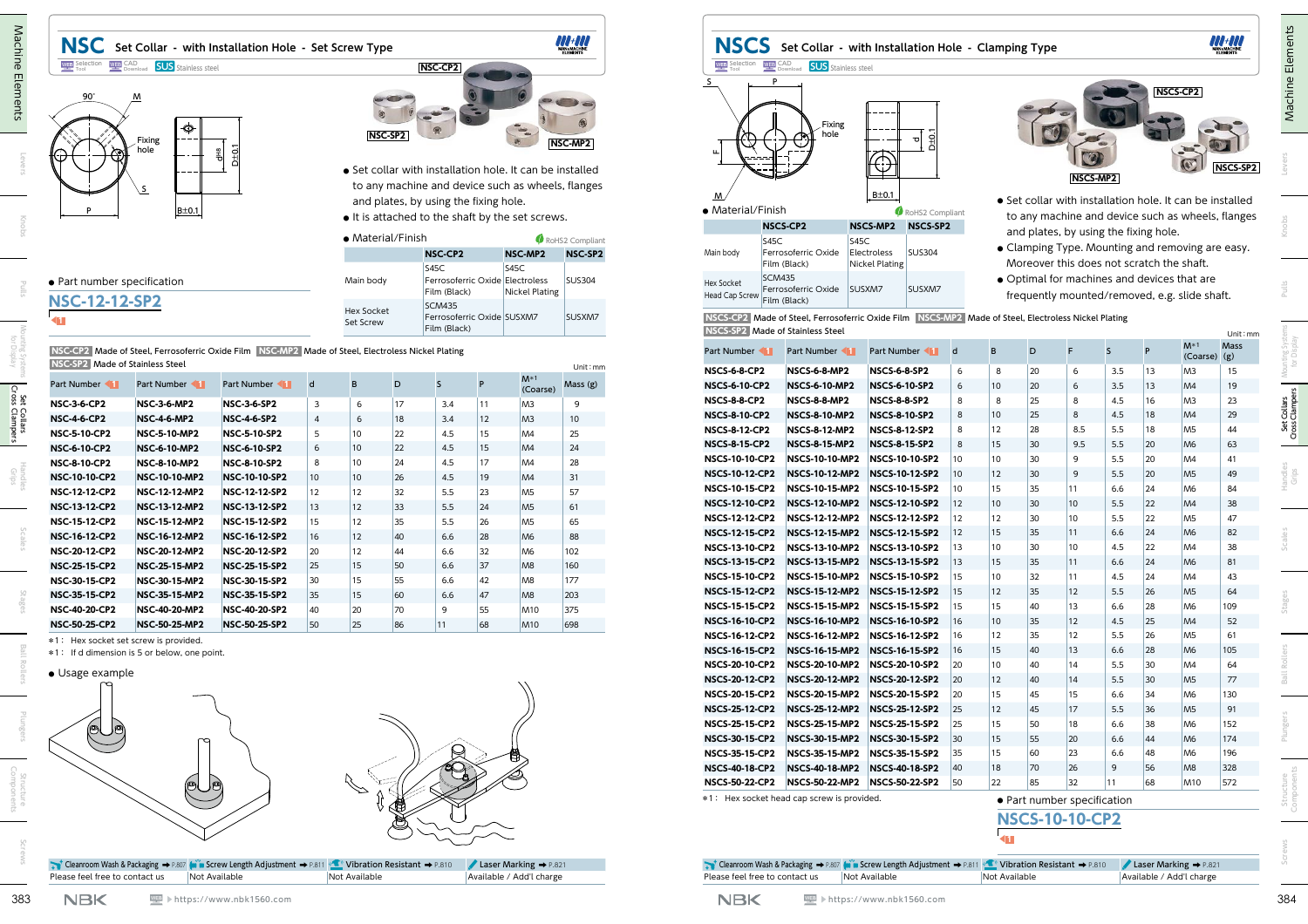| M                                       |                                                               |                         |           |                |                |                | • Set collar for securing bearing.    |                                                        |                | • Material/Finish                                                                                      |                                             |                | RoHS2 Compliant       |                |    |       |                                                  |                     |               |
|-----------------------------------------|---------------------------------------------------------------|-------------------------|-----------|----------------|----------------|----------------|---------------------------------------|--------------------------------------------------------|----------------|--------------------------------------------------------------------------------------------------------|---------------------------------------------|----------------|-----------------------|----------------|----|-------|--------------------------------------------------|---------------------|---------------|
|                                         |                                                               |                         |           |                |                |                |                                       | • It can be fixed by pressing the bearing inner wheel  |                |                                                                                                        | <b>NSC-CB</b>                               | <b>NSC-MB</b>  |                       |                |    |       |                                                  |                     |               |
|                                         | ∖୫                                                            |                         |           |                |                |                |                                       | only on the convex of the main body.                   |                |                                                                                                        | <b>S45C</b>                                 | S45C           |                       |                |    |       |                                                  |                     |               |
|                                         |                                                               |                         |           |                |                |                |                                       | • Optimal for securing bearing when it is difficult to |                | Main body                                                                                              | Ferrosoferric Oxide<br>Film (Black)         | Electroless    | <b>Nickel Plating</b> |                |    |       |                                                  |                     |               |
|                                         | ې<br>G                                                        |                         | $D\pm 0.$ |                |                |                | fix the snap ring, etc. to the shaft. |                                                        |                |                                                                                                        | <b>SCM435</b>                               |                |                       |                |    |       | <b>NSC-CB</b>                                    |                     | <b>NSC-MB</b> |
|                                         | ю                                                             |                         |           |                |                |                |                                       | • It is attached to the shaft by the set screws.       |                | <b>Hex Socket</b><br>Set Screw                                                                         | Ferrosoferric Oxide<br>Film (Black)         | SUSXM7         |                       |                |    |       |                                                  |                     |               |
|                                         | $B_1$<br>$B \pm 0.1$                                          |                         |           |                |                |                |                                       |                                                        | Unit: mm       |                                                                                                        |                                             |                |                       |                |    |       |                                                  |                     | Unit: mm      |
| Part Number<br>Ferrosoferric oxide film | Part Number 1<br>Electroless nickel plating                   | $\mathsf{d}$            | B         | B <sub>1</sub> | D              | D <sub>1</sub> | $M$ (coarse) $*1$                     | Applicable bearings                                    | Mass (g)       | Part Number 11<br>errosoferric oxide film                                                              | Part Number 1<br>Electroless nickel plating | $\overline{d}$ | B                     | B <sub>1</sub> | D  | $D_1$ | $M$ (coarse) $*1$                                | Applicable bearings | Mass (g)      |
| <b>NSC-3-7-CB</b>                       | <b>NSC-3-7-MB</b>                                             | $\overline{\mathbf{3}}$ | 7.5       | 5              | $\overline{7}$ | 5              | M <sub>3</sub>                        | 693ZZ · 623ZZ                                          | $\overline{1}$ | <b>NSC-17-13-CB1</b>                                                                                   | <b>NSC-17-13-MB1</b>                        | 17             | 13                    | 10             | 28 | 22.2  | M <sub>6</sub>                                   | 6003ZZ              | 33            |
| <b>NSC-4-7-CB</b>                       | <b>NSC-4-7-MB</b>                                             | $\overline{4}$          | 7.5       | 5              | 8              | 6              | M <sub>3</sub>                        | 694ZZ · 624ZZ                                          | $\overline{2}$ | <b>NSC-17-13-CB2</b>                                                                                   | <b>NSC-17-13-MB2</b>                        | 17             | 13                    | 10             | 28 | 24.2  | <b>M6</b>                                        | 6203ZZ              | 35            |
| <b>NSC-5-7-CB</b>                       | <b>NSC-5-7-MB</b>                                             | 5                       | 7.5       | -5             | 11             | 7.2            | M <sub>3</sub>                        | 695ZZ · 605ZZ · 625ZZ                                  | $\overline{4}$ | <b>NSC-17-13-CB3</b>                                                                                   | <b>NSC-17-13-MB3</b>                        | 17             | 13                    | 10             | 28 | 20.2  | M <sub>6</sub>                                   | 6903ZZ              | 31            |
| <b>NSC-6-7-CB1</b>                      | <b>NSC-6-7-MB1</b>                                            | 6                       | 7.5       | 5              | 13             | 8.4            | M <sup>3</sup>                        | 606ZZ                                                  | $\overline{4}$ | <b>NSC-20-13-CB1</b>                                                                                   | NSC-20-13-MB1                               | 20             | 13                    | 10             | 35 | 25.2  | <b>M6</b>                                        | 6004ZZ              | 52            |
| <b>NSC-6-7-CB2</b>                      | <b>NSC-6-7-MB2</b>                                            | 6                       | 7.5       | -5             | 13             | 9.2            | M <sub>3</sub>                        | 626ZZ                                                  | 5              | <b>NSC-20-13-CB2</b>                                                                                   | NSC-20-13-MB2                               | 20             | 13                    | 10             | 35 | 27.2  | M <sub>6</sub>                                   | 6204ZZ              | 54            |
| <b>NSC-6-7-CB3</b>                      | <b>NSC-6-7-MB3</b>                                            | 6                       | 7.5       | 5              | 13             | 8              | M <sub>3</sub>                        | 696ZZ                                                  | 6              | <b>NSC-20-13-CB3</b>                                                                                   | NSC-20-13-MB3                               | 20             | 13                    | 10             | 35 | 24.7  | <b>M6</b>                                        | 6904ZZ              | 52            |
| <b>NSC-8-9-CB1</b>                      | <b>NSC-8-9-MB1</b>                                            | 8                       | 9.5       | $\overline{7}$ | 18             | 11.7           | M4                                    | 608ZZ                                                  | 12             | NSC-25-13-CB1                                                                                          | NSC-25-13-MB1                               | 25             | 13.5                  | 10             | 38 | 31.2  | M <sub>6</sub>                                   | 6005ZZ              | 55            |
| <b>NSC-8-9-CB2</b>                      | <b>NSC-8-9-MB2</b>                                            | 8                       | 9.5       | $\overline{7}$ | 18             | 11.4           | M4                                    | 628ZZ                                                  | 11             | <b>NSC-25-13-CB2</b>                                                                                   | <b>NSC-25-13-MB2</b>                        | 25             | 13.5                  | 10             | 38 | 33.2  | M <sub>6</sub>                                   | 6205ZZ              | 58            |
| <b>NSC-8-9-CB3</b>                      | <b>NSC-8-9-MB3</b>                                            | 8                       | 9.5       | $\overline{7}$ | 18             | 10.4           | M4                                    | 698ZZ                                                  | 11             | <b>NSC-25-13-CB3</b>                                                                                   | <b>NSC-25-13-MB3</b>                        | 25             | 13.5                  | 10             | 38 | 30.2  | M <sub>6</sub>                                   | 6905ZZ              | 54            |
| <b>NSC-10-11-CB1</b>                    | <b>NSC-10-11-MB1</b>                                          | 10 <sup>°</sup>         | 11        | 8              | 20             | 14.2           | M <sub>5</sub>                        | 6000ZZ                                                 | 16             | <b>NSC-30-15-CB1</b>                                                                                   | <b>NSC-30-15-MB1</b>                        | 30             | 15.5                  | $ 12\rangle$   | 45 | 38.2  | M <sub>8</sub>                                   | 6006ZZ              | 90            |
| <b>NSC-10-11-CB2</b>                    | <b>NSC-10-11-MB2</b>                                          | 10 <sup>1</sup>         | 11        | 8              | 20             | 16.7           | M <sub>5</sub>                        | 6200ZZ                                                 | 18             | <b>NSC-30-15-CB2</b>                                                                                   | <b>NSC-30-15-MB2</b>                        | 30             | 15.5                  | 12             | 45 | 40.2  | M <sub>8</sub>                                   | 6206ZZ              | 94            |
| <b>NSC-10-11-CB3</b>                    | <b>NSC-10-11-MB3</b>                                          | 10 <sup>°</sup>         | 11        | 8              | 20             | 13.2           | M <sub>5</sub>                        | 6900ZZ                                                 | 15             | <b>NSC-30-15-CB3</b>                                                                                   | <b>NSC-30-15-MB3</b>                        | 30             | 15.5                  | $ 12\rangle$   | 45 | 35.2  | M8                                               | 6906ZZ              | 86            |
| <b>NSC-12-11-CB1</b>                    | <b>NSC-12-11-MB1</b>                                          | 12                      | 11        | 8              | 22             | 17.2           | M <sub>5</sub>                        | 6001ZZ                                                 | 19             | <b>NSC-35-16-CB1</b>                                                                                   | <b>NSC-35-16-MB1</b>                        | 35             | 16.5                  | 12             | 50 | 43.2  | M <sub>8</sub>                                   | 6007ZZ              | 106           |
| <b>NSC-12-11-CB2</b>                    | <b>NSC-12-11-MB2</b>                                          | 12                      | 11        | 8              | 22             | 17.7           | M <sub>5</sub>                        | 6201ZZ                                                 | 19             | <b>NSC-35-16-CB2</b>                                                                                   | <b>NSC-35-16-MB2</b>                        | 35             | 16.5                  | 12             | 50 | 46.2  | M <sub>8</sub>                                   | 6207ZZ              | 114           |
| <b>NSC-12-11-CB3</b>                    | <b>NSC-12-11-MB3</b>                                          | 12                      | 11        | 8              | 22             | 15.2           | M <sub>5</sub>                        | 6901ZZ                                                 | 17             | <b>NSC-35-16-CB3</b>                                                                                   | NSC-35-16-MB3                               | 35             | 16.5                  | 12             | 50 | 41.2  | M <sub>8</sub>                                   | 6907ZZ              | 101           |
| <b>NSC-15-11-CB1</b>                    | <b>NSC-15-11-MB1</b>                                          | 15                      | 11        | 8              | 25             | 20.2           | M <sub>5</sub>                        | 6002ZZ                                                 | 22             | <b>NSC-40-18-CB1</b>                                                                                   | <b>NSC-40-18-MB1</b>                        | 40             | 18.5                  | 14             | 60 | 48.2  | M10                                              | 6008ZZ              | 183           |
| <b>NSC-15-11-CB2</b>                    | <b>NSC-15-11-MB2</b>                                          | 15                      | 11        | 8              | 25             | 21.2           | M <sub>5</sub>                        | 6202ZZ                                                 | 23             | <b>NSC-40-18-CB2</b>                                                                                   | <b>NSC-40-18-MB2</b>                        | 40             | 18.5                  | 14             | 60 | 52.2  | M10                                              | 6208ZZ              | 195           |
| <b>NSC-15-11-CB3</b>                    | <b>NSC-15-11-MB3</b><br>*1: Hex socket set screw is provided. | 15                      | 11        | 8              | 25             | 18.7           | M <sub>5</sub>                        | 6902ZZ                                                 | 21             | <b>NSC-40-18-CB3</b><br>*1: Hex socket set screw is provided.                                          | <b>NSC-40-18-MB3</b>                        | 40             | 18.5                  | $ 14\rangle$   | 60 | 46.2  | M <sub>10</sub>                                  | 6908ZZ              | 179           |
|                                         |                                                               |                         |           |                |                |                |                                       |                                                        |                | • Related Products                                                                                     |                                             |                |                       |                |    |       |                                                  |                     |               |
|                                         |                                                               |                         |           |                |                |                |                                       |                                                        |                | Set collar for stainless steel<br>securing bearings <b>NSC</b> is<br>available.<br>$\rightarrow$ P.387 |                                             |                |                       |                |    |       | • Part number specification<br><b>NSC-4-7-CB</b> |                     |               |

| Cleanroom Wash & Packaging → P.807 (with Screw Length Adjustment → P.811 (Call Vibration Resistant → P.810) |  | <b>Laser Marking <math>\rightarrow</math></b> P.821 |
|-------------------------------------------------------------------------------------------------------------|--|-----------------------------------------------------|
|                                                                                                             |  | .                                                   |

## Please feel free to contact us Not Available Not Available Not Available Available Available / Add'l charge

**NSC-4-7-CB**

◀**1**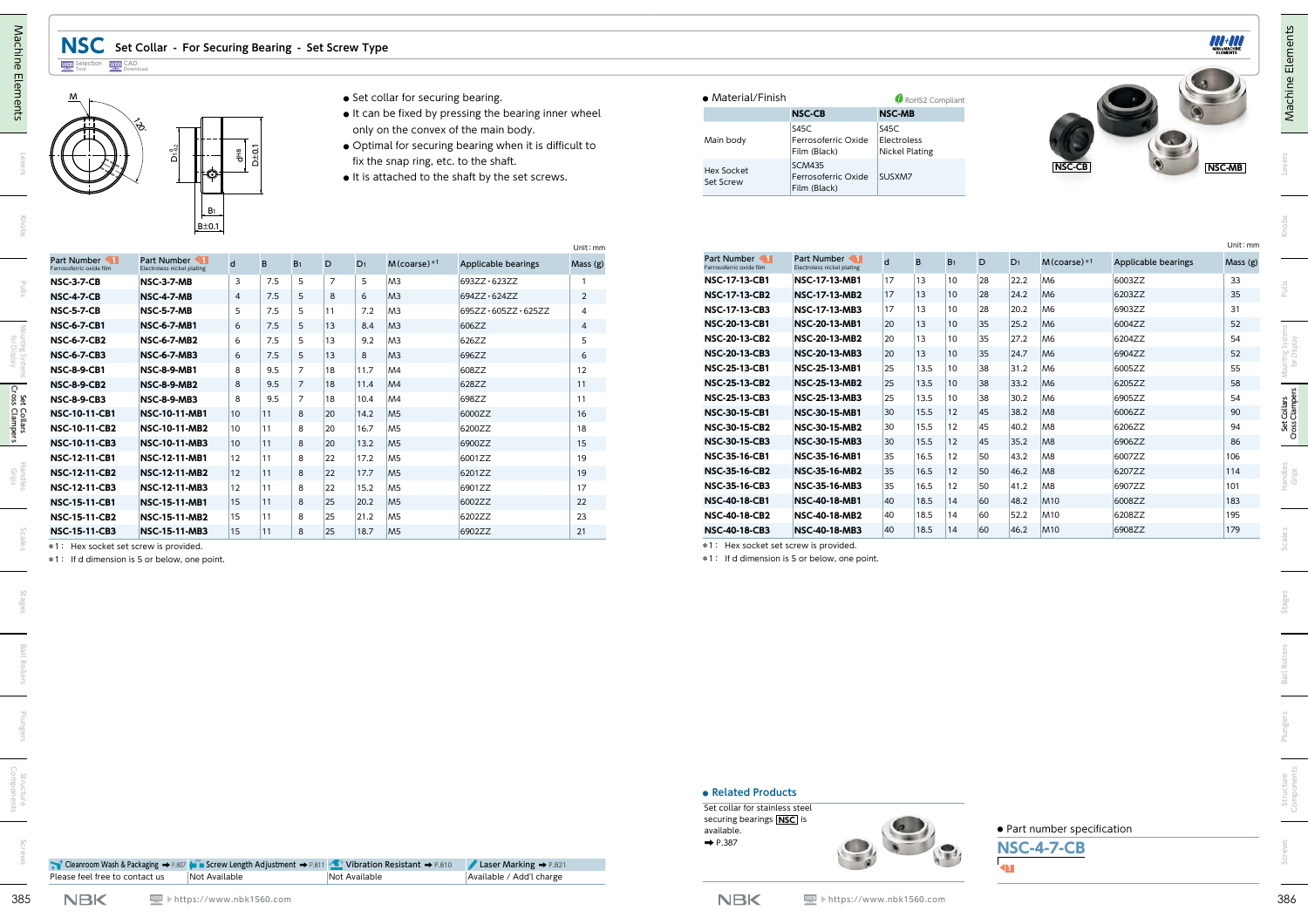## **NSC Set Collar (Made of Stainless Steel) - For Securing Bearing - Set Screw Type**

#### Selection Tool CAD Download **SUS** Stainless steel



- **●** Set collar for securing bearing.
- **●** It can be fixed by pressing the bearing inner wheel only on the convex of the main body.
- **●** Optimal for securing bearing when it is difficult to fix the snap ring, etc. to the shaft.
- **●** It is attached to the shaft by the set screws.

| RoHS2 Compliant |
|-----------------|
| <b>NSC</b>      |
| SUS304          |
| SUSXM7          |
|                 |

| ଽଽ                                       | ី<br>គ                  | Ю                    | D±0.                 |                |                |                                  | • Set collar for securing bearing.<br>• It can be fixed by pressing the bearing inner wheel<br>only on the convex of the main body.<br>• Optimal for securing bearing when it is difficult to<br>fix the snap ring, etc. to the shaft.<br>• It is attached to the shaft by the set screws. |                         |                                       |              |              |                |          |              |                                                  |                     |            |
|------------------------------------------|-------------------------|----------------------|----------------------|----------------|----------------|----------------------------------|--------------------------------------------------------------------------------------------------------------------------------------------------------------------------------------------------------------------------------------------------------------------------------------------|-------------------------|---------------------------------------|--------------|--------------|----------------|----------|--------------|--------------------------------------------------|---------------------|------------|
|                                          |                         |                      |                      |                |                | • Material/Finish                |                                                                                                                                                                                                                                                                                            | RoHS2 Compliant         |                                       |              |              |                |          |              |                                                  |                     |            |
|                                          |                         | $B_1$<br>$B \pm 0.1$ |                      |                |                | Main body                        | <b>NSC</b><br><b>SUS304</b>                                                                                                                                                                                                                                                                |                         |                                       |              |              |                |          |              |                                                  |                     |            |
|                                          |                         |                      |                      |                |                | Hex Socket Set Screw             | SUSXM7                                                                                                                                                                                                                                                                                     |                         |                                       |              |              |                |          |              |                                                  |                     |            |
|                                          |                         |                      |                      |                |                |                                  |                                                                                                                                                                                                                                                                                            | Unit: mm                |                                       |              |              |                |          |              |                                                  |                     |            |
| Part Number                              | $\mathsf{d}$            | B                    | B <sub>1</sub>       | D              | D <sub>1</sub> | $M$ (coarse) $*1$                | Applicable bearings                                                                                                                                                                                                                                                                        | Mass (g)                | Part Number                           | $\mathsf{d}$ | B            | B <sub>1</sub> | D        | $D_1$        | $M$ (coarse) $*1$                                | Applicable bearings | Mass (g)   |
| <b>NSC-3-7-SB</b>                        | $\overline{\mathbf{3}}$ | 7.5                  | $5\overline{5}$      | $\overline{7}$ | 5              | M3                               | 693ZZ · 623ZZ                                                                                                                                                                                                                                                                              | $\overline{2}$          | NSC-17-13-SB1                         | 17           | 13           | 10             | 28       | 22.2         | M6                                               | 6003ZZ              | 33         |
| <b>NSC-4-7-SB</b>                        | $\overline{4}$          | $7.5\,$              | $5\phantom{.0}$      | 8              | 6              | M <sub>3</sub>                   | 694ZZ · 624ZZ                                                                                                                                                                                                                                                                              | $\overline{2}$          | <b>NSC-17-13-SB2</b>                  | 17           | $ 13\rangle$ | $ 10\rangle$   | 28       | 24.2         | M6                                               | 6203ZZ              | 35         |
| <b>NSC-5-7-SB</b>                        | 5                       | 7.5                  | 5                    | 11             | 7.2            | M <sub>3</sub>                   | 695ZZ · 605ZZ · 625ZZ                                                                                                                                                                                                                                                                      | $\overline{\mathbf{3}}$ | <b>NSC-17-13-SB3</b>                  | 17           | 13           | 10             | 28       | 20.2         | M <sub>6</sub>                                   | 6903ZZ              | 32         |
| <b>NSC-6-7-SB1</b>                       | 6                       | 7.5                  | 5                    | 13             | 8.4            | M <sub>3</sub>                   | 606ZZ                                                                                                                                                                                                                                                                                      | $\overline{4}$          | <b>NSC-20-13-SB1</b>                  | 20           | 13           | 10             | 35       | 25.2         | M6                                               | 6004ZZ              | 54         |
| <b>NSC-6-7-SB2</b><br><b>NSC-6-7-SB3</b> | 6<br>6                  | 7.5<br>7.5           | 5<br>$5\phantom{.0}$ | 13<br>13       | 9.2<br>8       | M <sub>3</sub><br>M <sub>3</sub> | 626ZZ<br>696ZZ                                                                                                                                                                                                                                                                             | 5<br>$\overline{4}$     | NSC-20-13-SB2<br><b>NSC-20-13-SB3</b> | 20<br>20     | 13<br>13     | 10<br>10       | 35<br>35 | 27.2<br>24.7 | M <sub>6</sub><br>M6                             | 6204ZZ<br>6904ZZ    | 55<br>53   |
| <b>NSC-8-9-SB1</b>                       | 8                       | 9.5                  | $\overline{7}$       | 18             | 11.7           | MA                               | 608ZZ                                                                                                                                                                                                                                                                                      | 12                      | <b>NSC-25-13-SB1</b>                  | 25           | 13.5         | 10             | 38       | 31.2         | M <sub>6</sub>                                   | 6005ZZ              | 56         |
| <b>NSC-8-9-SB2</b>                       | 8                       | 9.5                  | $\overline{7}$       | 18             | 11.4           | MA                               | 628ZZ                                                                                                                                                                                                                                                                                      | 12                      | <b>NSC-25-13-SB2</b>                  | 25           | 13.5         | 10             | 38       | 33.2         | M6                                               | 6205ZZ              | 59         |
| <b>NSC-8-9-SB3</b>                       | 8                       | 9.5                  | $\overline{7}$       | 18             | 10.4           | MA                               | 698ZZ                                                                                                                                                                                                                                                                                      | 11                      | NSC-25-13-SB3                         | 25           | 13.5         | 10             | 38       | 30.2         | M <sub>6</sub>                                   | 6905ZZ              | 55         |
| <b>NSC-10-11-SB1</b>                     | 10                      | 11                   | 8                    | 20             | 14.2           | M <sub>5</sub>                   | 6000ZZ                                                                                                                                                                                                                                                                                     | 16                      | NSC-30-15-SB1                         | 30           | 15.5         | 12             | 45       | 38.2         | M <sub>8</sub>                                   | 6006ZZ              | 92         |
| NSC-10-11-SB2                            | $ 10\rangle$            | 11                   | 8                    | 20             | 16.7           | M <sub>5</sub>                   | 6200ZZ                                                                                                                                                                                                                                                                                     | 18                      | <b>NSC-30-15-SB2</b>                  | 30           | 15.5         | 12             | 45       | 40.2         | M <sub>8</sub>                                   | 6206ZZ              | 95         |
| NSC-10-11-SB3                            | $ 10\rangle$            | 11                   | 8                    | 20             | 13.2           | M <sub>5</sub>                   | 6900ZZ                                                                                                                                                                                                                                                                                     | 16                      | <b>NSC-30-15-SB3</b>                  | 30           | 15.5         | 12             | 45       | $35.2$       | M <sub>8</sub>                                   | 6906ZZ              | 87         |
| NSC-12-11-SB1                            | 12                      | 11                   | 8                    | 22             | 17.2           | M <sub>5</sub>                   | 6001ZZ                                                                                                                                                                                                                                                                                     | 19                      | NSC-35-16-SB1                         | 35           | 16.5         | 12             | 50       | 43.2         | M <sub>8</sub>                                   | 6007ZZ              | 108        |
| NSC-12-11-SB2                            | 12                      | 11                   | 8                    | 22             | 17.7           | M <sub>5</sub>                   | 6201ZZ                                                                                                                                                                                                                                                                                     | 19                      | <b>NSC-35-16-SB2</b>                  | 35           | 16.5         | 12             | 50       | 46.2         | M8                                               | 6207ZZ              | 116        |
| NSC-12-11-SB3                            | 12                      | 11                   | 8                    | 22             | 15.2           | M <sub>5</sub>                   | 6901ZZ                                                                                                                                                                                                                                                                                     | 18                      | <b>NSC-35-16-SB3</b>                  | 35           | 16.5         | 12             | 50       | 41.2         | M <sub>8</sub>                                   | 6907ZZ              | 102        |
| NSC-15-11-SB1<br>NSC-15-11-SB2           | 15<br>15                | 11<br> 11            | 8<br>8               | 25<br>25       | 20.2<br>21.2   | M <sub>5</sub><br>M <sub>5</sub> | 6002ZZ<br>6202ZZ                                                                                                                                                                                                                                                                           | 22<br>23                | <b>NSC-40-18-SB1</b><br>NSC-40-18-SB2 | 40<br>40     | 18.5<br>18.5 | 14 <br>14      | 60<br>60 | 48.2<br>52.2 | M <sub>10</sub><br>M <sub>10</sub>               | 6008ZZ<br>6208ZZ    | 185<br>196 |
| NSC-15-11-SB3                            | 15                      | 11                   | 8                    | 25             | 18.7           | M <sub>5</sub>                   | 6902ZZ                                                                                                                                                                                                                                                                                     | 21                      | <b>NSC-40-18-SB3</b>                  | 40           | 18.5         | $ 14\rangle$   | 60       | 46.2         | <b>M10</b>                                       | 6908ZZ              | 180        |
|                                          |                         |                      |                      |                |                |                                  |                                                                                                                                                                                                                                                                                            |                         |                                       |              |              |                |          |              |                                                  |                     |            |
|                                          |                         |                      |                      |                |                |                                  |                                                                                                                                                                                                                                                                                            |                         |                                       |              |              |                |          |              | • Part number specification<br><b>NSC-4-7-SB</b> |                     |            |

|  | Scales |
|--|--------|
|  |        |
|  |        |

| • Part number specification |  |  |  |  |
|-----------------------------|--|--|--|--|
|-----------------------------|--|--|--|--|





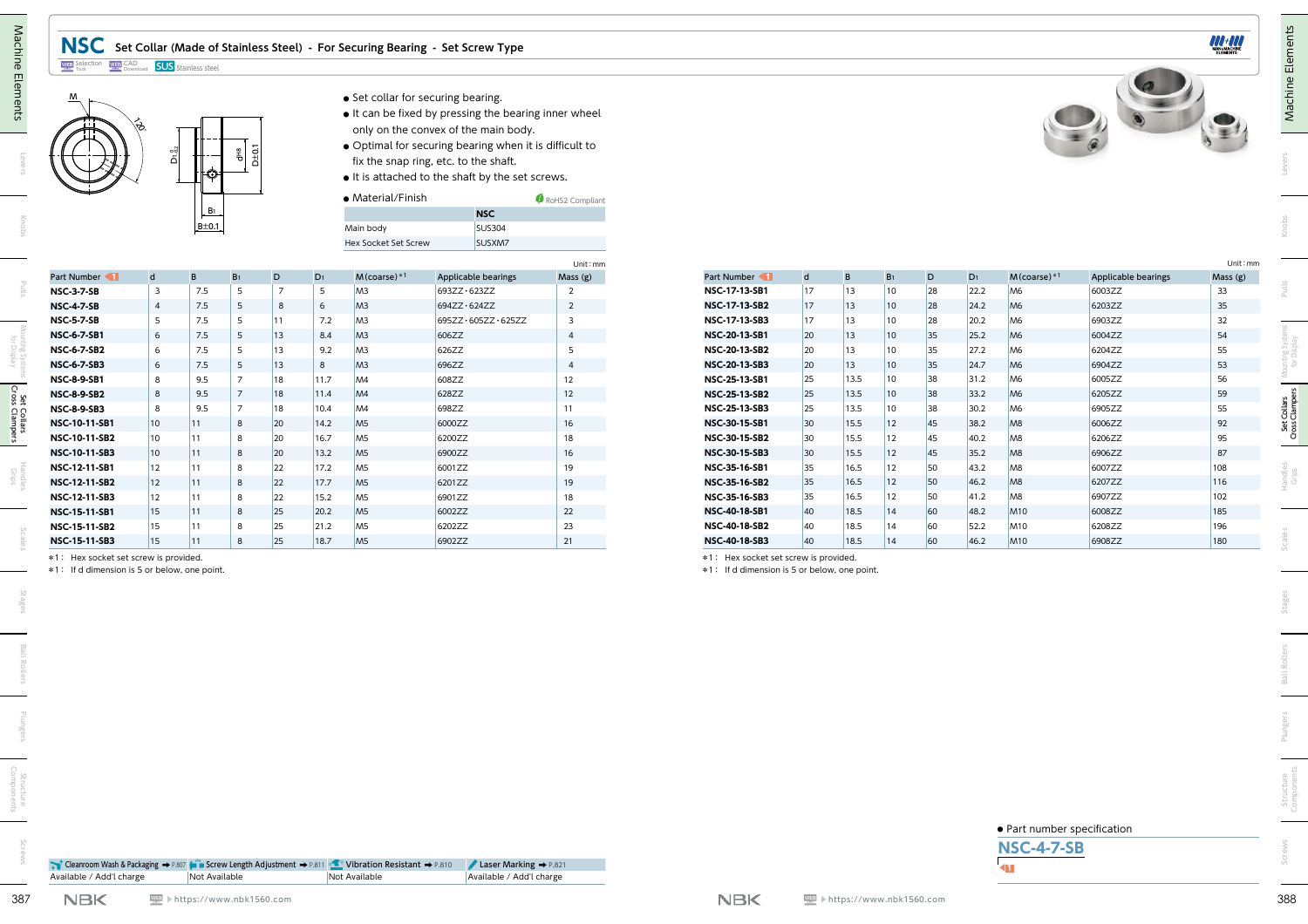



- **●** It can be fixed by pressing the bearing inner wheel only on the convex of the main body.
- **●** Optimal for securing bearing when it is difficult to fix the snap ring, etc. to the shaft.
- **●** Clamping Type. Mounting and removing are easy. Moreover this does not scratch the shaft.

| • Material/Finish                   |                                                      | RoHS2 Compliant                              |
|-------------------------------------|------------------------------------------------------|----------------------------------------------|
|                                     | <b>NSCS-CB</b>                                       | <b>NSCS-MB</b>                               |
| Main body                           | S45C<br>Ferrosoferric Oxide<br>Film (Black)          | S45C<br>Electroless<br><b>Nickel Plating</b> |
| Hex Socket<br><b>Head Cap Screw</b> | <b>SCM435</b><br>Ferrosoferric Oxide<br>Film (Black) | SUSXM7                                       |

|                                            |                                            |                |              |                |           |                          | <b>Hex Socket</b><br>Head Cap Screw | <b>SCM435</b><br>Film (Black)    | Film (Black)<br>Nickel Plating<br>Ferrosoferric Oxide<br>SUSXM7 |          |                                                |                                                |              |          |                |          |              |          |                                  |                     |           |
|--------------------------------------------|--------------------------------------------|----------------|--------------|----------------|-----------|--------------------------|-------------------------------------|----------------------------------|-----------------------------------------------------------------|----------|------------------------------------------------|------------------------------------------------|--------------|----------|----------------|----------|--------------|----------|----------------------------------|---------------------|-----------|
|                                            |                                            |                |              |                |           |                          |                                     |                                  |                                                                 | Unit: mm |                                                |                                                |              |          |                |          |              |          |                                  |                     | Unit: mm  |
| Part Number 1<br>Ferrosoferric oxide film  | Part Number<br>Electroless nickel plating  | d              | B            | B <sub>1</sub> | D         | D <sub>1</sub>           |                                     | $M$ (coarse) $*1$                | Applicable bearings                                             | Mass (g) | Part Number<br>errosoferric oxide film         | Part Number<br>Electroless nickel plating      | d            | B        | B <sub>1</sub> | D        | $D_1$        |          | $M$ (coarse) $*1$                | Applicable bearings | Mass (g)  |
| NSCS-3-8-CB                                | NSCS-3-8-MB                                | $\overline{3}$ | 8.5          | 7.5            | 15        | 5                        | 4.5                                 | M <sup>3</sup>                   | 693ZZ · 623ZZ                                                   | 9        | <b>NSCS-17-12-CB1</b>                          | <b>NSCS-17-12-MB1</b>                          | 17           | 12       | 11             | 35       | 22.2         | 13       | M <sub>5</sub>                   | 6003ZZ              | 56        |
| <b>NSCS-4-8-CB</b>                         | NSCS-4-8-MB                                | 4              | 8.5          | 7.5            | 15        | 6                        | 4.5                                 | M <sup>3</sup>                   | 694ZZ · 624ZZ                                                   | 9        | <b>NSCS-17-12-CB2</b>                          | <b>NSCS-17-12-MB2</b>                          | 17           | 12       | 11             | 35       | 24.2         | 13       | M <sub>5</sub>                   | 6203ZZ              | 56        |
| NSCS-5-8-CB                                | NSCS-5-8-MB                                | 5              | 8.5          | $7.5$ 20       |           | 7.2                      | 6                                   | M <sub>3</sub>                   | 695ZZ · 605ZZ · 625ZZ                                           | 15       | <b>NSCS-17-12-CB3</b>                          | <b>NSCS-17-12-MB3</b>                          | 17           | 12       | 11             | 35       | 21.2         | 13       | M <sub>5</sub>                   | 6903ZZ              | 55        |
| <b>NSCS-6-8-CB1</b>                        | <b>NSCS-6-8-MB1</b>                        | 6              | 8.5          | $7.5$ 20       |           | 9.4                      | $6.5$ M3                            |                                  | 606ZZ                                                           | 15       | <b>NSCS-20-12-CB1</b>                          | <b>NSCS-20-12-MB1</b>                          | 20           | 12       | 11             | 40       | 27.2         | 14       | M <sub>5</sub>                   | 6004ZZ              | $72\,$    |
| <b>NSCS-6-8-CB2</b>                        | NSCS-6-8-MB2                               | 6              | 8.5          | $7.5$ 20       |           | 9.7                      | 6.5                                 | M <sup>3</sup>                   | 626ZZ                                                           | 15       | <b>NSCS-20-12-CB2</b>                          | <b>NSCS-20-12-MB2</b>                          | 20           | 12       | 11             | 40       | 29.2         | 14       | M <sub>5</sub>                   | 6204ZZ<br>6904ZZ    | 73        |
| <b>NSCS-6-8-CB3</b>                        | <b>NSCS-6-8-MB3</b>                        | 6<br>8         | 8.5          | $7.5$ 20       |           | 9.1                      | 6.5<br>$\overline{7}$               | M3                               | 696ZZ                                                           | 15       | <b>NSCS-20-12-CB3</b><br><b>NSCS-25-15-CB1</b> | <b>NSCS-20-12-MB3</b><br><b>NSCS-25-15-MB1</b> | 20<br>25     | 12<br>15 | 11<br>13       | 40<br>45 | 25.2<br>31.7 | 14<br>17 | M <sub>5</sub><br>M <sub>5</sub> | 6005ZZ              | 70<br>111 |
| <b>NSCS-8-8-CB1</b><br><b>NSCS-8-8-CB2</b> | <b>NSCS-8-8-MB1</b><br><b>NSCS-8-8-MB2</b> |                | 8.5<br>8.5   | 7.5<br>7.5     | 20<br> 20 | 11.7<br>13.2             | $\overline{7}$                      | M <sub>3</sub><br>M <sub>3</sub> | 608ZZ<br>628ZZ                                                  | 14<br>15 | <b>NSCS-25-15-CB2</b>                          | <b>NSCS-25-15-MB2</b>                          | 25           | 15       | 13             | 45       | 33.2         | 17       | M <sub>5</sub>                   | 6205ZZ              | 110       |
| <b>NSCS-8-8-CB3</b>                        | <b>NSCS-8-8-MB3</b>                        | 8              | 8.5          | 7.5            | 20        | 11.2                     | $\overline{7}$                      | M <sub>3</sub>                   | 698ZZ                                                           | 15       | <b>NSCS-25-15-CB3</b>                          | <b>NSCS-25-15-MB3</b>                          | 25           | 15       | 13             | 45       | 30.2         | 17       | M <sub>5</sub>                   | 6905ZZ              | 109       |
| <b>NSCS-10-11-CB1</b>                      | <b>NSCS-10-11-MB1</b>                      | 10             | 11           | 9              | 30        | 14.7                     | 9                                   | M4                               | 6000ZZ                                                          | 41       | <b>NSCS-30-15-CB1</b>                          | <b>NSCS-30-15-MB1</b>                          | 30           | 15       | 13             | 55       | $38.2$       | 20       | M <sub>6</sub>                   | 6006ZZ              | 167       |
| <b>NSCS-10-11-CB2</b>                      | <b>NSCS-10-11-MB2</b>                      | 10             | 11           | 9              | 30        | 17.2                     | 9                                   | M4                               | 6200ZZ                                                          | 42       | <b>NSCS-30-15-CB2</b>                          | <b>NSCS-30-15-MB2</b>                          | 30           | 15       | 13             | 55       | 40.2         | 20       | M <sub>6</sub>                   | 6206ZZ              | 167       |
| <b>NSCS-10-11-CB3</b>                      | <b>NSCS-10-11-MB3</b>                      | 10             | 11           | 9              | 30        | 14.2                     | 9                                   | MA                               | 6900ZZ                                                          | 42       | <b>NSCS-30-15-CB3</b>                          | <b>NSCS-30-15-MB3</b>                          | $ 30\rangle$ | 15       | 13             | 55       | 35.2         | 20       | M6                               | 6906ZZ              | 165       |
| <b>NSCS-12-11-CB1</b>                      | <b>NSCS-12-11-MB1</b>                      | 12             | 11           | 9              | 30        | 17.2                     | 10                                  | M <sub>4</sub>                   | 6001ZZ                                                          | 39       | <b>NSCS-35-15-CB1</b>                          | <b>NSCS-35-15-MB1</b>                          | 35           | 15       | 13             | 60       | 43.2         | 23       | M <sub>6</sub>                   | 6007ZZ              | 187       |
| <b>NSCS-12-11-CB2</b>                      | <b>NSCS-12-11-MB2</b>                      | 12             | 11           | 9              | 30        | 18.7                     | 10 <sup>°</sup>                     | M4                               | 6201ZZ                                                          | 41       | <b>NSCS-35-15-CB2</b>                          | <b>NSCS-35-15-MB2</b>                          | 35           | 15       | 13             | 60       | 46.2         | 23       | M <sub>6</sub>                   | 6207ZZ              | 191       |
| <b>NSCS-12-11-CB3</b>                      | <b>NSCS-12-11-MB3</b>                      | 12             | 11           | 9              | 30        | 16.2                     | 10                                  | M <sub>4</sub>                   | 6901ZZ                                                          | 41       | <b>NSCS-35-15-CB3</b>                          | <b>NSCS-35-15-MB3</b>                          | 35           | 15       | 13             | 60       | 41.2         | 23       | M <sub>6</sub>                   | 6907ZZ              | 184       |
| <b>NSCS-15-12-CB1</b>                      | <b>NSCS-15-12-MB1</b>                      | 15             | $ 12\rangle$ | $ 11\rangle$   | 35        | 20.2                     | $ 12\rangle$                        |                                  | 6002ZZ                                                          | 58       | <b>NSCS-40-17-CB1</b>                          | <b>NSCS-40-17-MB1</b>                          | 40           | 17       | 15             | 70       | 48.2         | 26       | M <sub>8</sub>                   | 6008ZZ              | 293       |
| <b>NSCS-15-12-CB2</b>                      | <b>NSCS-15-12-MB2</b>                      | 15             | 12           | 11             | 35        | 21.7                     | $ 12\rangle$                        | M <sub>5</sub>                   | 6202ZZ                                                          | 59       | <b>NSCS-40-17-CB2</b>                          | <b>NSCS-40-17-MB2</b>                          | 40           | 17       | 15             | 70       | 52.2 26      |          | M <sub>8</sub>                   | 6208ZZ              | 298       |
| <b>NSCS-15-12-CB3</b>                      | <b>NSCS-15-12-MB3</b>                      | $ 15\rangle$   | $ 12\rangle$ | 11             | 35        | $19.2$ 12 M <sub>5</sub> |                                     |                                  | 6902ZZ                                                          | 58       | <b>NSCS-40-17-CB3</b>                          | <b>NSCS-40-17-MB3</b>                          | 40           | 17       | $ 15\rangle$   | 70       | 46.2 26      |          | M8                               | 6908ZZ              | 300       |
| *1: Hex socket head cap screw is provided. |                                            |                |              |                |           |                          |                                     |                                  |                                                                 |          | *1: Hex socket head cap screw is provided.     |                                                |              |          |                |          |              |          |                                  |                     |           |

|                                               |                                                             |    |    |                |    |                |    |                   |                     | Unit : mm |
|-----------------------------------------------|-------------------------------------------------------------|----|----|----------------|----|----------------|----|-------------------|---------------------|-----------|
| Part Number<br>KП<br>Ferrosoferric oxide film | Part Number<br>$\blacksquare$<br>Electroless nickel plating | d  | B  | B <sub>1</sub> | D  | D <sub>1</sub> | F  | $M$ (coarse) $*1$ | Applicable bearings | Mass(g)   |
| <b>NSCS-17-12-CB1</b>                         | <b>NSCS-17-12-MB1</b>                                       | 17 | 12 | 11             | 35 | 22.2           | 13 | M <sub>5</sub>    | 6003ZZ              | 56        |
| <b>NSCS-17-12-CB2</b>                         | <b>NSCS-17-12-MB2</b>                                       | 17 | 12 | 11             | 35 | 24.2           | 13 | M <sub>5</sub>    | 6203ZZ              | 56        |
| <b>NSCS-17-12-CB3</b>                         | <b>NSCS-17-12-MB3</b>                                       | 17 | 12 | 11             | 35 | 21.2           | 13 | M <sub>5</sub>    | 6903ZZ              | 55        |
| <b>NSCS-20-12-CB1</b>                         | <b>NSCS-20-12-MB1</b>                                       | 20 | 12 | 11             | 40 | 27.2           | 14 | M <sub>5</sub>    | 6004ZZ              | 72        |
| <b>NSCS-20-12-CB2</b>                         | <b>NSCS-20-12-MB2</b>                                       | 20 | 12 | 11             | 40 | 29.2           | 14 | M <sub>5</sub>    | 6204ZZ              | 73        |
| <b>NSCS-20-12-CB3</b>                         | <b>NSCS-20-12-MB3</b>                                       | 20 | 12 | 11             | 40 | 25.2           | 14 | M <sub>5</sub>    | 6904ZZ              | 70        |
| <b>NSCS-25-15-CB1</b>                         | <b>NSCS-25-15-MB1</b>                                       | 25 | 15 | 13             | 45 | 31.7           | 17 | M <sub>5</sub>    | 6005ZZ              | 111       |
| <b>NSCS-25-15-CB2</b>                         | <b>NSCS-25-15-MB2</b>                                       | 25 | 15 | 13             | 45 | 33.2           | 17 | M <sub>5</sub>    | 6205ZZ              | 110       |
| <b>NSCS-25-15-CB3</b>                         | <b>NSCS-25-15-MB3</b>                                       | 25 | 15 | 13             | 45 | 30.2           | 17 | M <sub>5</sub>    | 6905ZZ              | 109       |
| <b>NSCS-30-15-CB1</b>                         | <b>NSCS-30-15-MB1</b>                                       | 30 | 15 | 13             | 55 | 38.2           | 20 | M <sub>6</sub>    | 6006ZZ              | 167       |
| <b>NSCS-30-15-CB2</b>                         | <b>NSCS-30-15-MB2</b>                                       | 30 | 15 | 13             | 55 | 40.2           | 20 | M <sub>6</sub>    | 6206ZZ              | 167       |
| <b>NSCS-30-15-CB3</b>                         | <b>NSCS-30-15-MB3</b>                                       | 30 | 15 | 13             | 55 | 35.2           | 20 | M <sub>6</sub>    | 6906ZZ              | 165       |
| <b>NSCS-35-15-CB1</b>                         | <b>NSCS-35-15-MB1</b>                                       | 35 | 15 | 13             | 60 | 43.2           | 23 | M <sub>6</sub>    | 6007ZZ              | 187       |
| <b>NSCS-35-15-CB2</b>                         | <b>NSCS-35-15-MB2</b>                                       | 35 | 15 | 13             | 60 | 46.2           | 23 | M <sub>6</sub>    | 6207ZZ              | 191       |
| <b>NSCS-35-15-CB3</b>                         | <b>NSCS-35-15-MB3</b>                                       | 35 | 15 | 13             | 60 | 41.2           | 23 | M <sub>6</sub>    | 6907ZZ              | 184       |
| <b>NSCS-40-17-CB1</b>                         | <b>NSCS-40-17-MB1</b>                                       | 40 | 17 | 15             | 70 | 48.2           | 26 | M8                | 6008ZZ              | 293       |
| <b>NSCS-40-17-CB2</b>                         | <b>NSCS-40-17-MB2</b>                                       | 40 | 17 | 15             | 70 | 52.2           | 26 | M <sub>8</sub>    | 6208ZZ              | 298       |
| <b>NSCS-40-17-CB3</b>                         | <b>NSCS-40-17-MB3</b>                                       | 40 | 17 | 15             | 70 | 46.2           | 26 | M <sub>8</sub>    | 6908ZZ              | 300       |
|                                               | *1 · Hov socket bood sop serow is provided                  |    |    |                |    |                |    |                   |                     |           |